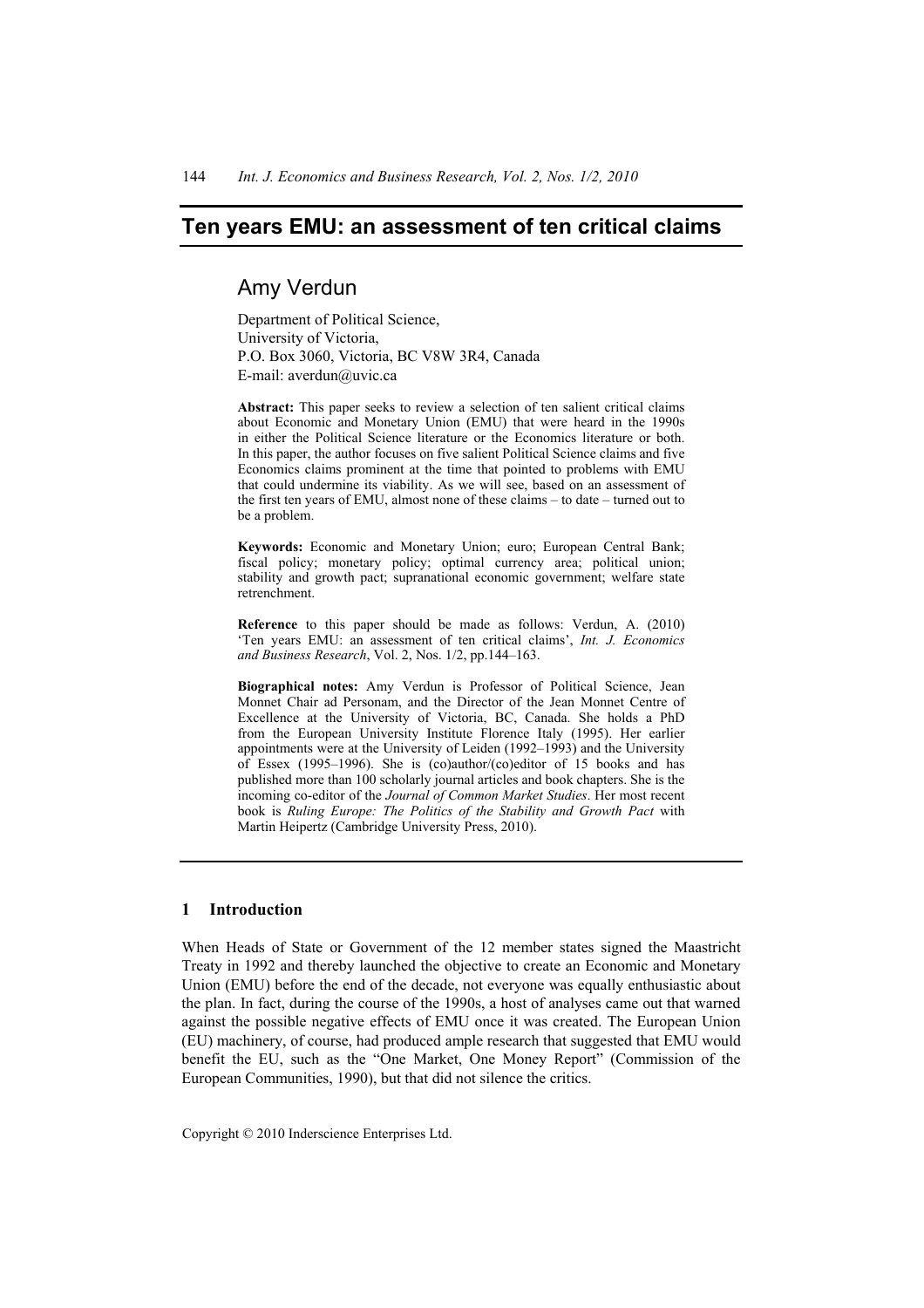This paper seeks to review a selection of ten salient critical claims about EMU that were heard in the 1990s in either the Political Science literature or the Economics literature or both. In this paper, the author focuses on five salient Political Science claims and five Economics claims that were prominent at the time. As we will see, based on an assessment of the first ten years of EMU, almost none of these claims – to date – turned out to be a problem.

The paper is structured as follows. The next section offers five selected Political Science claims with warnings about EMU. This section offers the context and reviews the literature from which the claims are derived. Section 3 provides a similar review of five Economics claims. In Section 4, the author discusses each of these claims in turn and offers an evaluation of the experience over the past ten years regarding each of the claims. Finally, Section 5 offers some crystal ball gazing. On the basis of the assessment of the first ten years, and reflecting on the 2007–2008 financial crisis and the subsequent economic recession, she speculates as to whether the risks associated with any of the ten claims might still materialise in the years to come.

#### **2 The creation of EMU in the EU: political scientists' warnings**

Although there has been ample literature explaining what EMU is, how it came about, and what is special about its particular institutional design, for the purpose of introducing the issues, let us first provide a brief overview of these matters.

The initiative to create an EMU in the European Community (EC) dates back to the 1960s and 1970s (Rosenthal, 1975; Tsoukalis, 1977). On the basis of the so-called 'Werner Report' (1970) in 1971 the Heads of State or Government of the then six EC member states committed to creating EMU by 1980. The plan failed owing to a combination of internal and external circumstances (Kruse, 1980). Eventually, in the late 1980s, following the main principles of the earlier Werner Report, a revised plan to create an EMU in three stages was reintroduced (Verdun, 2000). The so-called 'Delors Report' (1989) set out what EMU would be and the Maastricht Treaty incorporated most of the points of the Delors Report (Verdun, 1999).

EMU was created to build on a number of developments in European integration: the European Monetary System (EMS) (which contained an exchange rate mechanism that aimed at maintaining fixed but adjustable exchange rates that had been fairly successful especially in the latter half of the 1980s), the liberalisation of capital (1 July, 1990), success in European integration in a variety of areas of policy making, such as market integration.

Let us now turn to five main themes that have been taken from the Political Science literature in which critical noises were heard about EMU. They are

- 1 EMU would only go ahead and continue if it was in the interest of the large member states
- 2 the lack of economic government and political union
- 3 the democratic deficit of EMU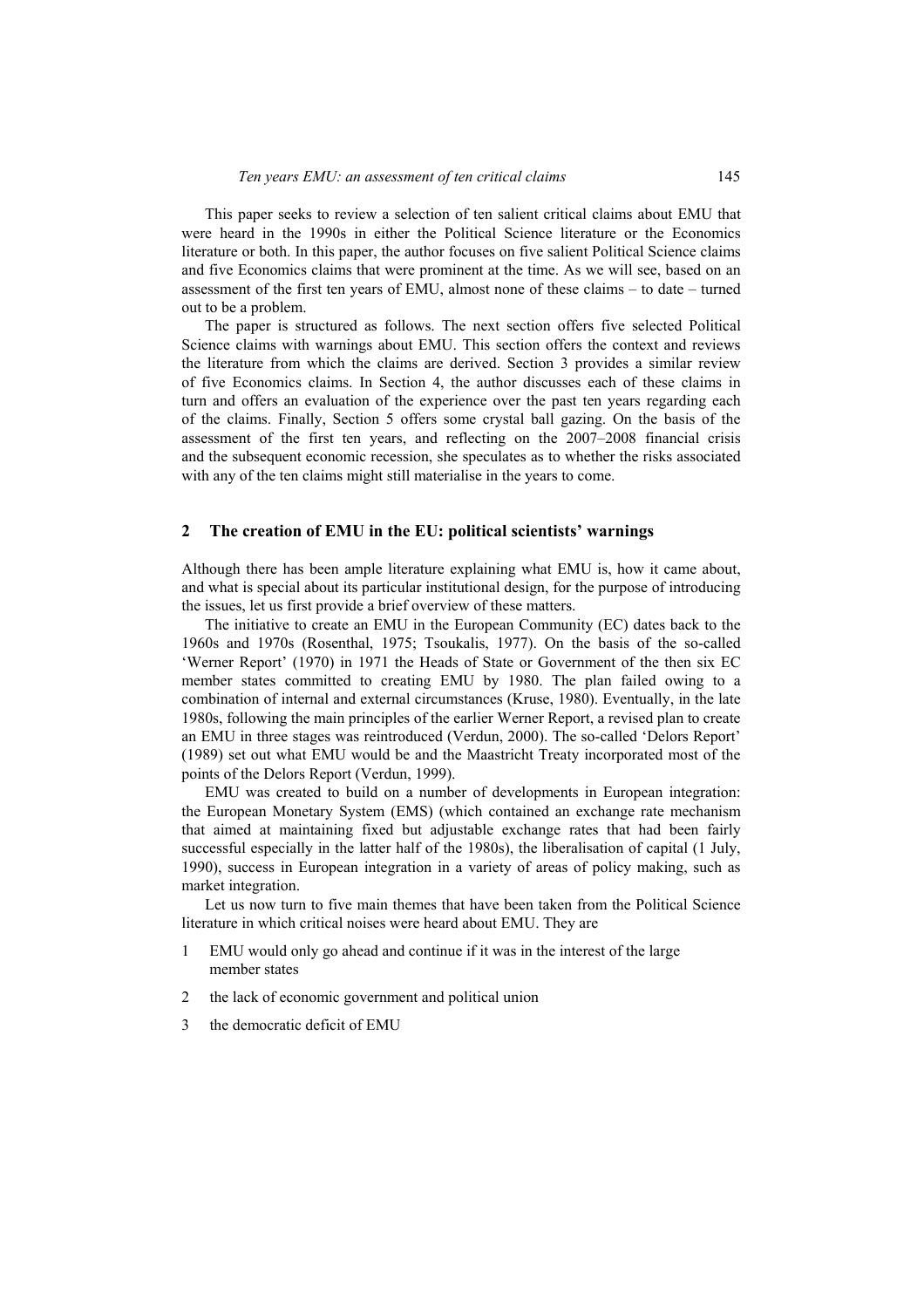- 4 the lack of a common identity
- 5 EMU would cause welfare state retrenchment.

Let us turn to each of these five themes.

### *2.1 EMU and the importance of large member states*

The literature on EMU focused considerable attention on its origins (for a review see Sadeh and Verdun, 2009). Moravcsik (1998) spelt out in much detail how the acceptance of EMU was in the interest of the large member states. The analysis offered is that it served the interests of large member states and thus it went ahead. A competing analysis by Dyson and Featherstone (1999) also examined the role of large member states but in their study the analysis hinges much more on the role of learning, ideas and policy entrepreneurship by the Commission and the Commission President, Jacques Delors (see also McNamara (1998) who also stresses the role of ideas). These were the years in which most scholars focusing on the origins of EMU concentrated on the large countries (see also Sandholtz, 1993; Verdun, 2000). Especially, the analysis by Moravcsik (1998) and to a lesser extent the article by Sandholtz and the book by Dyson and Featherstone (1999) supported the following claim:

*Claim 1: EMU was created and will only survive if it remains in the interest of the large member states.* 

### *2.2 Does EMU need a supranational economic government?*

When EMU was designed, it followed an incremental path of European integration that had been followed for decades on which the fundaments of the EMU edifice were built. As a result, it firmed up the concrete basis that had been built throughout the 1980s through the EMS, the single market project and incremental integration in various areas of policy making. However, it did not introduce a fully fledged federal-like system. In the 1970s, various studies had examined the need for fiscal federalism in the EU (MacDougall Report, 1977). In other words, by the late 1980s and early 1990s although transfer of sovereignty over monetary policy was envisaged to occur with EMU, a similar transfer of fiscal policy (taxing and spending) to a supranational authority *was not*  foreseen. Thus, the creation of a European System of Central Banks (ESCB) and a European Central Bank (ECB), modelled after the successful German central bank, the *Bundesbank*, was incorporated in the plan to create EMU in three stages. Yet, it did not envisage simultaneously the creation of a federal-like economic authority. This design of EMU, therefore, was 'asymmetrical' (Verdun, 1996, 2000; see also Hodson and Maher, 2002). On the one hand, monetary policy was to be transferred to a central, supranational body, whereas, on the other hand, no supranational economic authority was to be introduced to have the same mandate and powers as the ECB. Instead, the coordination of monetary and fiscal policies was to take place through informal and formal voluntary cooperation in the area of economic policy making.

From this analysis of the asymmetrical EMU came a series of criticisms by some Political Science scholars (and to some extent economists) on EMU. French politicians put forward the most poignant appeal for the creation of an economic government (see Howarth, 2007; Verdun, 2003), and more recently, a similar desire for institutional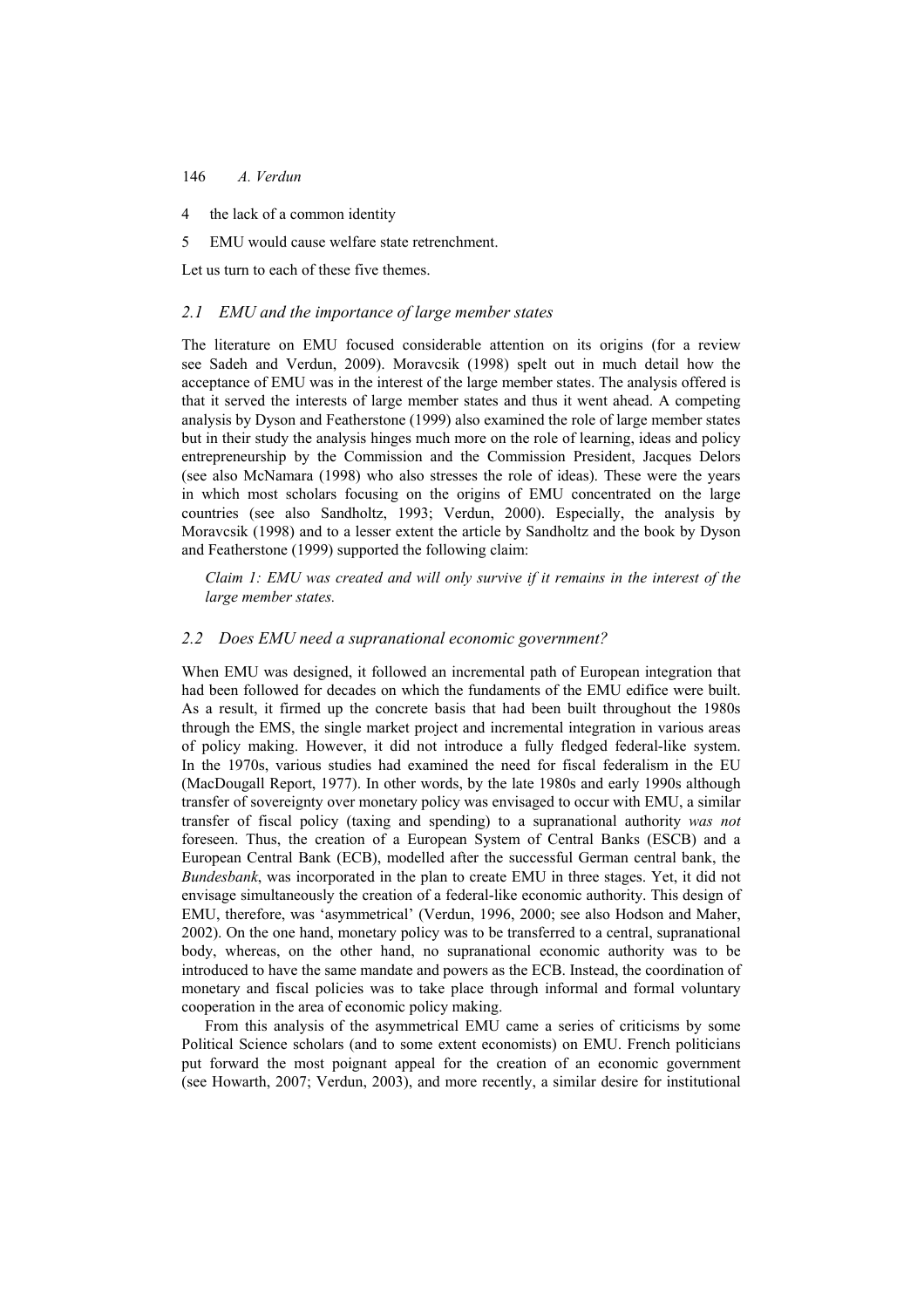reform was reiterated by Padoa-Schioppa (2004). Very recently, a few scholars have once again reflected on this theme and offered reflective insights on this question (see inter alia Hodson, 2009). We can capture that criticism in the following simple claim:

*Claim 2: EMU needs an Economic Government (or Political Union) or it will become unstable.* 

### *2.3 A democratic deficit of EMU?*

One side effect of this institutional design was that some felt that with the creation of the ECB at the supranational level and no transfer of sovereignty regarding economic policy (i.e. the lack of an economic government) economic policy might fall victim to a lack of speedy and effective coordination. Furthermore, not only was a transfer of policy authority on economic matters not part of the design, the existing political structures at the EU level also did not quite resemble those usually found in federal states. In other words, the institution responsible for coordination of economic and fiscal policies, 'ECOFIN' (the Council of Ministers of Economic and Financial Affairs), is not responsible to the European Parliament. Instead, individual ministers are responsible to their national parliaments. This political structure, which is quite different from that of existing democratic federal states, led to concerns being voiced about EMU lacking democratic accountability and legitimacy.

From this analysis of the democratic deficit of EMU came a criticism shared by some political scientists (Majone, 1998; Verdun, 1998; Verdun and Christiansen, 2000, 2001) and some economists (Lohmann, 1993; Gormley and De Haan, 1996). The height of the debate took place in the late 1990s. It has not really resurfaced recently. We can capture that criticism in the following simple claim:

*Claim 3: EMU is illegitimate – requires more democracy, accountability and transparency.* 

#### *2.4 Does EMU need a common identity?*

Related to this concern about EMU's legitimacy and democratic accountability was the question of whether EMU was introduced in a solid enough environment to be supported by the people at large. Constructivists started making the point that EMU was introduced to replace currencies that were much loved in the nation states. Risse et al. (1999) argued that in countries like Germany and the UK the national currency plays an important role in shaping the national identity. The argument about Germany was that the country did not have that much recent history to be proud of, but it did have a number of recent economic successes: its *Wirtschaftswunder* (economic miracle) and the very successful Deutschmark (DM) (the West German currency that led the pack of EMS currencies throughout the 1980s and it led the predecessor of the EMS (the snake) in the 1970s). In the case of the UK, hegemonic decline was something the people were still coming to terms with since the end of the Second World War. The prospect of giving up the British pound was seen as undesirable to the British people. Constructivists, such as Risse et al. (1999), made the point that it was a challenge to create a single currency in Europe without having spent time building a sense of collective identity, especially if one would be asking member states to give up their national currency in favour of this new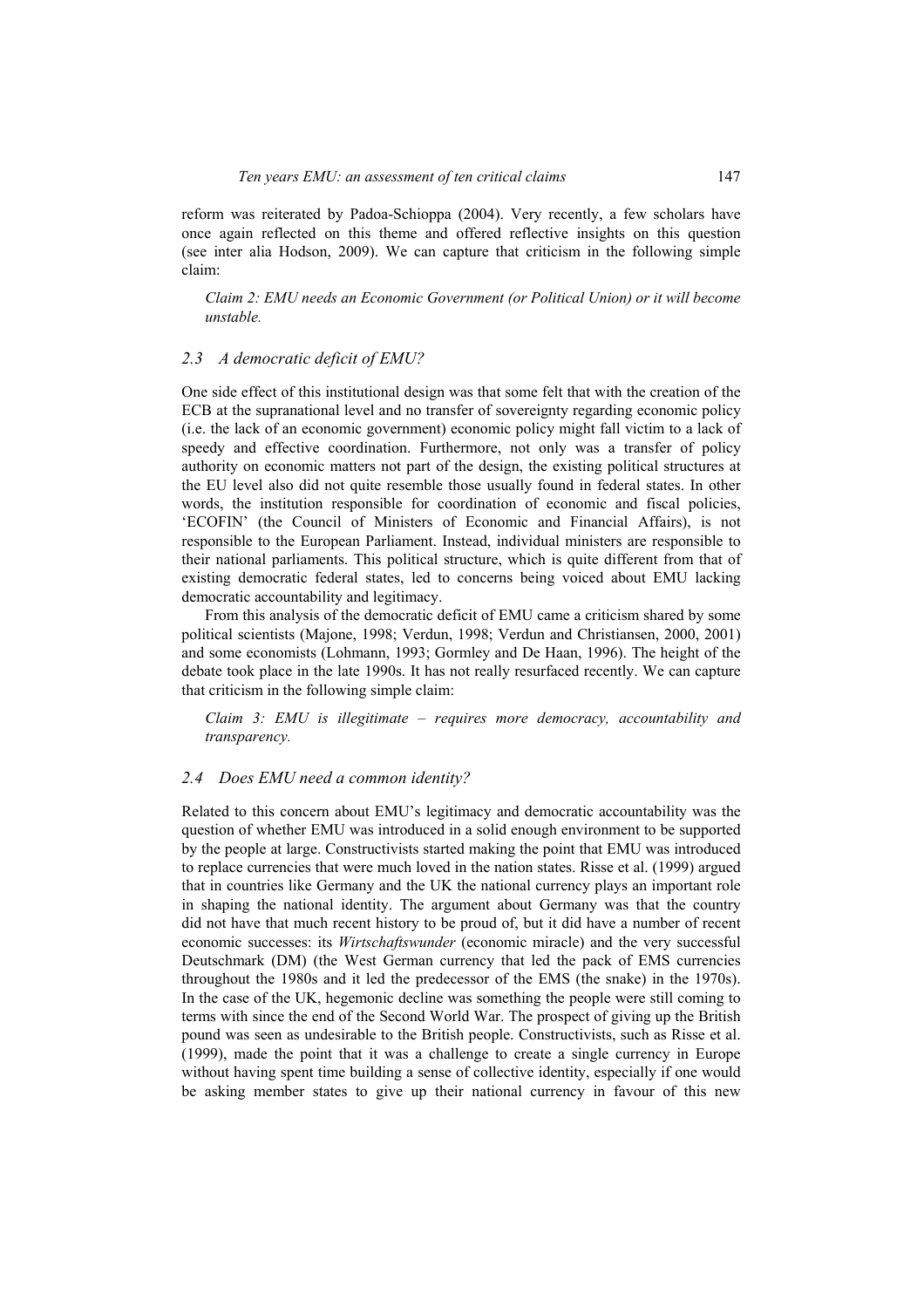European currency without the people being able to transfer a similar sense of pride to that new currency. Authors such as Kaelberer (2004) take the analysis one step further and argue that even though the successful introduction of the euro requires that there be some common identity before-hand, the euro itself, in turn, is also part of the creation of a common public space and hence itself produces some identity formation. These points led to the following claim:

*Claim 4: EMU needs a common identity to be stable.* 

### *2.5 EMU and welfare state retrenchment*

Another line of reasoning that was often heard at this time was whether EMU would be influencing member states' capacity to determine their own welfare state policies. Many authors who were writing on globalisation and 'neoliberalism' argued that the welfare state was at risk. Not only EMU would cause welfare state retrenchment but also other trends would have the same effect. The fear was that there would be a race to the bottom in terms of public expenditure on welfare states as a result of two mechanisms: first, competition between member states for investment would drive taxes down (thus generating fewer state revenues); second, the same pressures would also drive social security premiums down so as to ensure that employers were not paying too much in non-wage costs that affected their cost structure. The result was a prediction that EMU would cause welfare state retrenchment (Leander and Guzzini, 1997; Rhodes, 1997):

*Claim 5: EMU will lead to welfare state retrenchment.* 

### **3 The creation of EMU in the EU: economists' warnings**

Some of the economists shared the above-mentioned claims that for the most parts were made by political scientists, but economists in turn had their own points to look for. They ranged from a warning against gloom and doom to problems about governance. In the following, the author will discuss five claims. The claims discussed here

- 1 EMU will lead to war
- 2 the need for EMU to be introduced in an optimal currency area
- 3 the ECB is weak
- 4 rigid rules of the Stability and Growth Pact (SGP) will stifle growth; and finally
- 5 issues surrounding the euro as an international currency.

### *3.1 EMU and war*

The first and boldest claim about looming EMU gloom and doom was articulated by Martin Feldstein in an article published on 13 June 1992 in the influential weekly British magazine *The Economist* (Feldstein, 1992). His views were then very outspoken and reached many people. Feldman's analysis was that there was insufficient federalism to merit moving so far into joint governance that he could see no other outcome than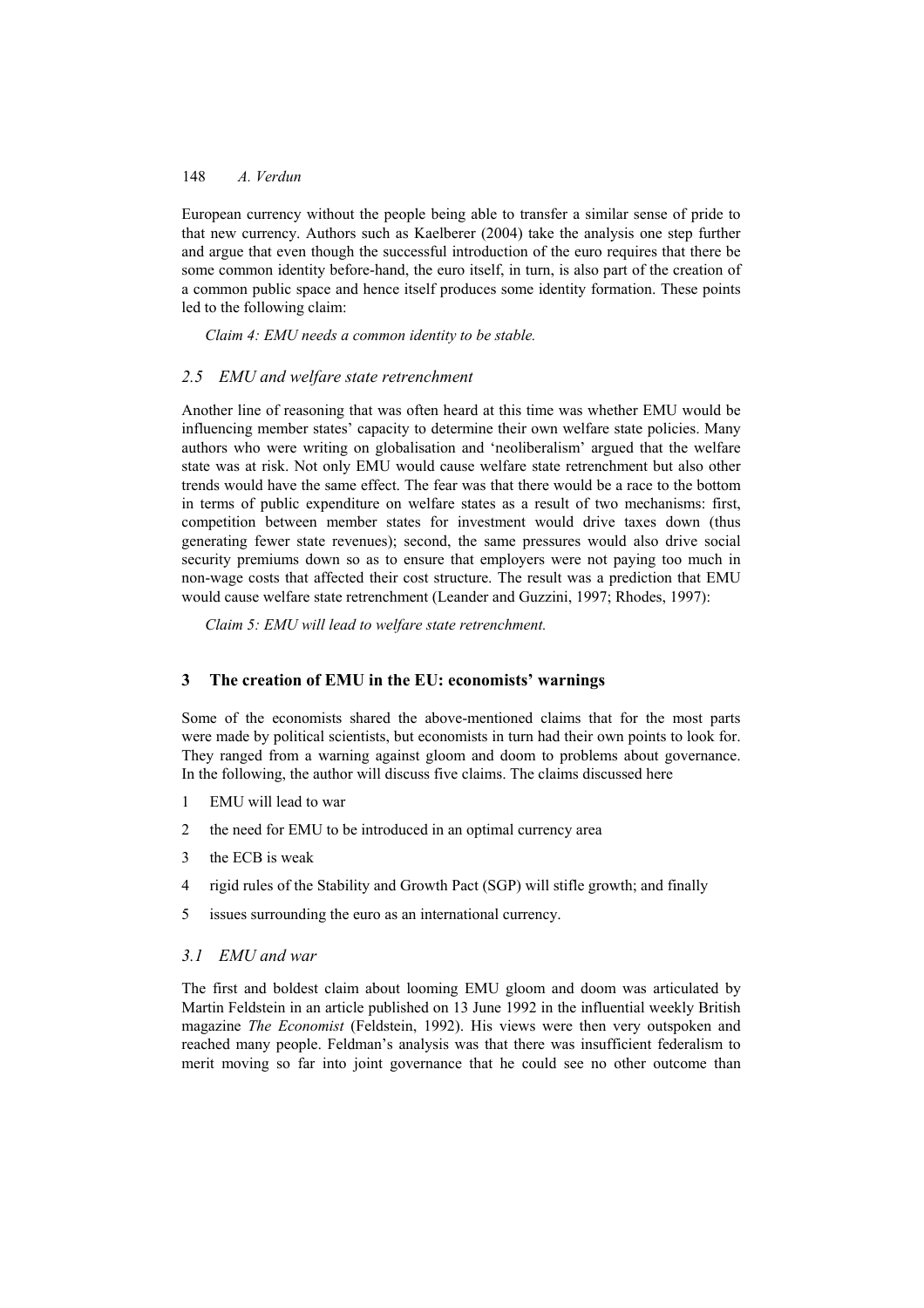warring parties (see also his more scholarly articles (Feldstein, 1997), which do not fundamentally differ from his 1992 interpretation of EMU being a risky project).

It led to the simple claim (not supported by many people but focally presented by Feldman in that *Economist* article, and cited by many since), which stated that war was inevitable if countries were insufficiently politically integrated.

*Claim 6: EMU will lead to war.* 

### *3.2 EMU and the optimum currency area debate*

Some of the literature on EMU in the early 1990s dealt with the question of whether EMU, once created, would contain the right countries. The main point was that if countries were to join EMU, and if they were not sufficiently integrated, the cost of EMU would be high for those not in tune with the others. The UK was one such country that was judged to have a business cycle not in sync with the greater DM-zone. The other element of the Optimum Currency Area (OCA) literature, based on the seminal work of Mundell (1961), McKinnon (1963) and Kenen (1969), was that with the exchange rate instrument (devaluation/revaluation) gone and the interest rate in the hands of a centralised authority, member states would no longer have at their disposal a number of tools important for macroeconomic adjustment. Lessons learnt from other federations (e.g., Canada, USA, Australia), as well as at the time unitary states (UK) suggested that if monetary policy is set for the country as a whole, it could be detrimental for the part that is out of line with the rest of the country. The argument was that if there was a severe downturn in a part of the country, these instruments that are centralised could not be used for the particular part of the country that is not doing so well. The OCA literature suggested that these nation states are typically equipped, to some extent, to deal with the situation by having a few other instruments (for instance labour mobility), but there are also other automatic stabilisers, such as the fact that the government revenue generated in an area in decline will be lower (fewer people are working and thus the government is collecting less money in unemployment premiums and so on). In most cases, the central government jumps in with some investment or increased expenditure (through unemployment payment; perhaps, some financial transfers for other projects or simply a grant to the region). The OCA literature found that most federations did not perfectly fit the OCA criteria (Sachs and Sala-i-Martín, 1993). But, it was clear that the EU had more difficulties to fit the criteria because of low labour mobility (because of the language barrier, cultural practices and impediments to European cross-border labour mobility owing to the language barrier, the absence of a clear system of recognition of credentials, lack of recognition of pensions, unemployment benefits and so on). Other factors include the lower impact of automatic stabilisers because of the small size of the centralised EU budget and so on (see Eichengreen, 1993; Bayoumi and Eichengreen, 1994). The conclusions economists drew based on the above-mentioned discussion are that the EU will more likely find itself having started an EMU that will not be beneficial for most countries all the time, and thus due to the problems indicated earlier might collapse once the going gets tough.

*Claim 7: Participating countries need to be in an optimum currency area in order for EMU to work.*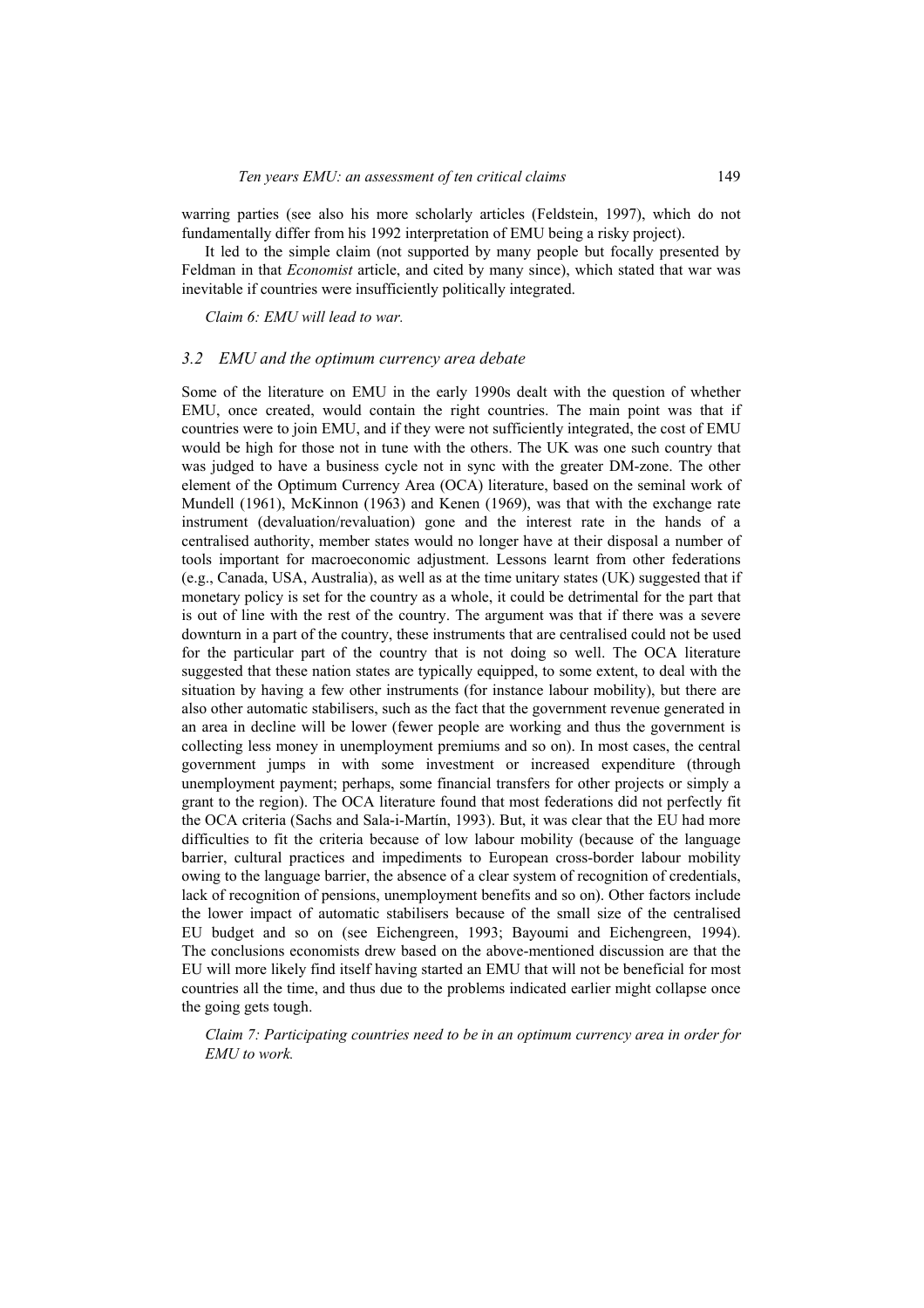### *3.3 A weak central bank*

The next heading of critique was directed at the ECB. From the late 1980s onwards, there had been voices that expressed concern about the ECB in all kinds of ways. The first set of criticisms were that the ECB would be a weak actor from the outset because it would take a long time to build up credibility (cf. De Haan et al., 2004). The reasoning was that most central banks take time to establish themselves. All of the successful central banks in the world started off having to prove themselves as solid. Why would this central bank manage to be successful from the get go? The second set of criticisms related to the statutes of the ECB and to some extent the problem with the no-bail-out clause. This clause suggested that if a country (government) went bankrupt, then the ECB would not 'bail-out' this country. Critics argued that such a statement was not credible (cf. Masson and Taylor, 1993). They pointed to the fact that EMU is part of a greater political package, and that thus if a country were in such dire straits that it could benefit from a bail-out, then it would be very likely that the ECB would bail the country out. If that were the case, then the market mechanisms that would price the cost of government bonds in the market differently, reflecting the likelihood that a particular country could at some point not be able to pay back. Countries that ran a higher risk of running into problems were those countries with a debt to Gross Domestic Product (GDP) ratio of more than 100% – such as Belgium and Italy. A third set of criticisms about the ECB was that its mandate was too narrowly focused on price stability – even though the statutes stipulate that without prejudice to that objective the ECB should seek to support the general principles of the EU (article 2 of the Treaty on European Union), which basically aims at economic growth, high employment and so on. The critics argued that some of the most successful central banks (such as the Bank of Canada, the US Federal Reserve Bank and so on) had a combination of objectives so that they could try to promote economic growth even if it were to affect inflation. The critics were afraid that the ECB would be less effective if it were only trying to secure price stability. These points together could be summarised in one sentence:

*Claim 8: The ECB will be weak.* 

### *3.4 EMU and the SGP*

The next set of criticisms focused on the Stability and Growth Pact (SGP). This body of rules that seeks to deal with the lack of a centralised economic government at the European level and the fact that monetary and fiscal policies need to be coordinated has seen the most criticism by economists of all aspects of EMU design (see Savage and Verdun, 2007 for criticisms and for a list of suggested policy solutions). Many economists have criticised the SGP for being 'stupid', 'ridiculous', 'insane' and the like. The SGP can be summarised as follows (see also Heipertz and Verdun, 2004, 2005, 2006, 2010). Member states have to keep their budgetary deficit and public debt spending under control, and in particular below targets set out in the Maastricht Treaty. So, the annual percentage of the budgetary deficit as a ratio of GDP should remain under the 3% ceiling; the accumulated public debt as a percentage of the GDP at any time should remain below 60% of GDP or be moving in the right direction. If governments of member states fail to meet, in particular, the 3% budgetary deficit rule (this was the one that was felt that the government of the day could have some influence over, as opposed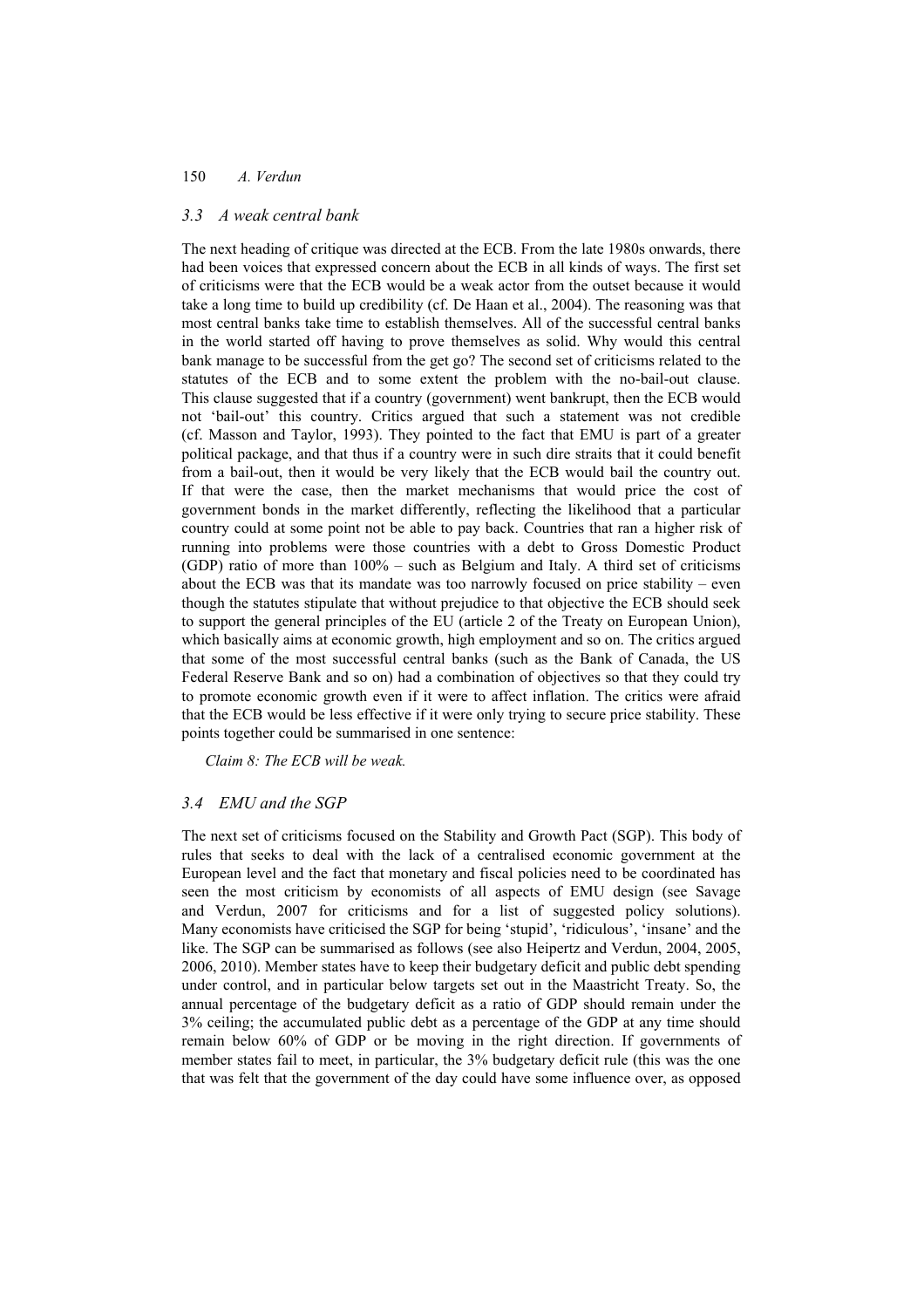to the public debt that has been accumulating over time), then a country would have to correct the imbalance in a timely fashion, or witness some kind of sanctions (first, a non-interest incurring deposit, which later can be transferred into a fine). The criticisms focused on two aspects of these arrangements. First, the countries that are exceeding the 3% reference value are more likely doing so in a context of economic downturn or slow down. Normally, under those circumstances, the governments of these countries would need to pursue countercyclical policies (in a downturn spend more, tax less) rather than procyclical policies (in a downturn spend less, tax more). Thus, the critics said that such perverse policy goals were unwise and should not be supported. The main criticism can be summarised as follows:

*Claim 9: The SGP will stifle growth.* 

### *3.5 EMU and the value of the euro*

Finally, the last set of criticisms that were heard regarded the euro. Similar to the argument mentioned earlier regarding the ECB, it was argued that successful currencies typically need some time to prove themselves. Thus it was naive to think that the euro could just be introduced and that the rest of the countries would use that currency with the same amount of confidence as they would have used the DM before or the US dollar if one wanted to do business in a major international currency. Even if not that much attention had been given to the value of the euro in the early years of the 1990s, before the euro was introduced various analyses were available that talked about how it would take time for the market to trust the euro as it did the currencies that went before them (especially the DM, French franc, etc.). The argument was that the cost of having the euro still might be high as the insecurity about the currency and its value would be priced into the currency and the borrowing and lending in that currency. Ironically, the criticism was also there even as the euro was doing wildly different things. The criticism emerged in all its intensity in the early years that the euro existed when the euro went down to \$0.82 to the US dollar. But, it was also criticised as the euro passed parity and reached \$1.60 to the US dollar. In fact, with the euro valued anywhere in between \$0.82 US and \$1.60 US, someone was criticising the value of the euro and what it was doing to the  $export/import sector.<sup>1</sup>$  The above led to the following criticism:

*Claim 10: The euro will be too weak/strong (depending on the views).* 

### **4 An evaluation of the ten claims**

Let us now turn to each of the ten claims and see what has become of those claims.

*Claim 1: EMU will only survive if it remains in the interest of the large member states.* 

The claim about the need to maintain the support of the large member states is a little difficult to assess without first offering an operationalisation of the question of what the 'interests' *are* of the large member states. The first point perhaps is to make the obvious point, which is that the UK to date has not joined EMU. This can be interpreted in a few ways.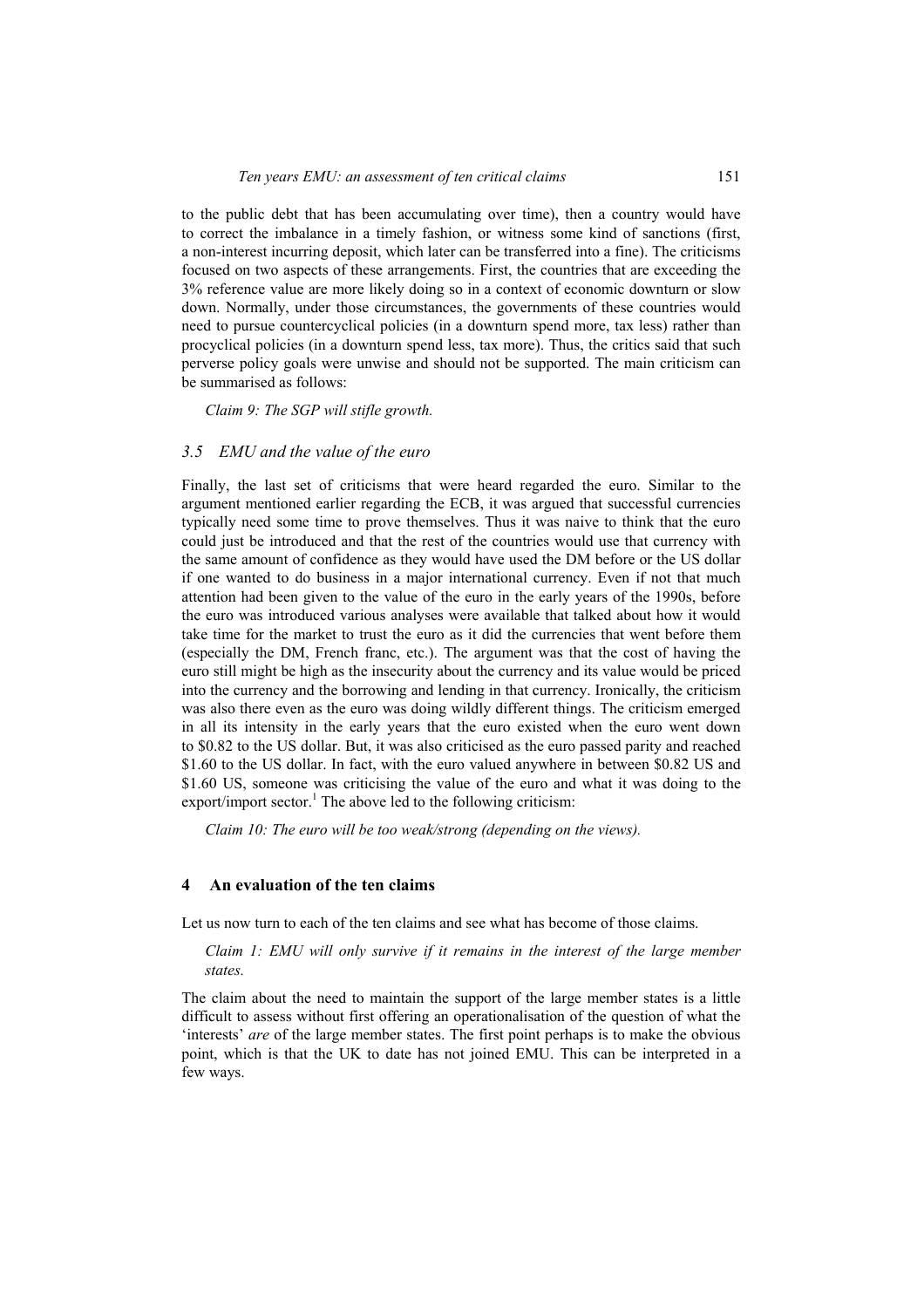First, it basically undermines the claim. The UK clearly is a large member state. If that country has not seen it to be in its interest to join, and it is not in, then clearly EMU has not needed the UK (one of the four largest countries) to be in. The counterargument to this point is that this country's interest back in the early 1990s was to take part in the *negotiations*, but not to commit in advance to joining. So from that perspective one could reinterpret the claim and say that EMU has to be in the interest of the large member states, *minus UK*, in other words, in the interests of Germany, France and Italy.

If one is to look at these countries and determine whether it is in their interest, the first and simple observation is that none of these three countries have seriously challenged being in EMU (there was a temporary moment that some officials in the Italian government speculated about thinking EMU was not attractive and argue that Italy should stay out – which was quickly put aside as ridiculous, as the reintroduction of the lira would be too expensive and the currency could well go into a tailspin. Besides those volatilities, it would become very costly for the Italian government to attract money on the international capital markets).

Yet another way to operationalise the question of how EMU is in the interest of the large member states is to assess whether the policies of the ECB (interest rate) are appropriate for the large economies. On the basis of that interpretation, one could argue without difficulty that monetary policy in the euro area in the period 2001–2006 was not entirely appropriate for Germany, as that country would have benefited from lower interest rates given its weak growth and low-inflation rates. France and Italy were more in line. But again, monetary policy was not very much out of line with the monetary policy a central bank would have set based only on German aggregate statistics.

Another interpretation is to assess how to interpret what 'EMU' means in this regard, in particular insofar as EMU enlargement is concerned. One could argue that the large member states have an interest in keeping EMU as small as possible (once it was started with 12 member states) so as to ensure that the large member states are the ones most influential in determining the policies of the ECB. In fact, the expansion of EMU has been carefully considered (for instance when Lithuania was refused entry in 2006 with only a marginally poorer performance on inflation. But, the economic size of Lithuania was so small that even if it had joined the aggregate inflation statistics of the entire euro area would not have significantly altered because of Lithuanian participation. A bigger concern could have been what signal it would have given other prospective candidates who were coming very close but not perfectly meeting the inflation criterion). If that was the case, EMU interpreted this way is in the interest of the three large member states already in EMU: Germany, France and Italy.

Finally, in light of the recent banking and stock exchange crises and the subsequent turbulence in the currency markets (autumn 2008), one can say that EMU has protected the exchange rates of all those in the euro area. Those EU member states outside the euro area all saw a deterioration of their exchange rates (not only the three EU-15 outs – i.e., Denmark, Sweden and UK – but also the Baltic States and other Central and Eastern European states). The extreme case was that of Iceland, which saw its economy, and indeed the country as a whole, on the brink of economic collapse. The euro lost some of its value against the US dollar but other European currencies experienced much stronger depreciations although in 2009 the euro picked up a little again against the US dollar. Public opinion and government stance towards the euro in the three EU-15 outs changed somewhat over this period with more people than before leaning towards favouring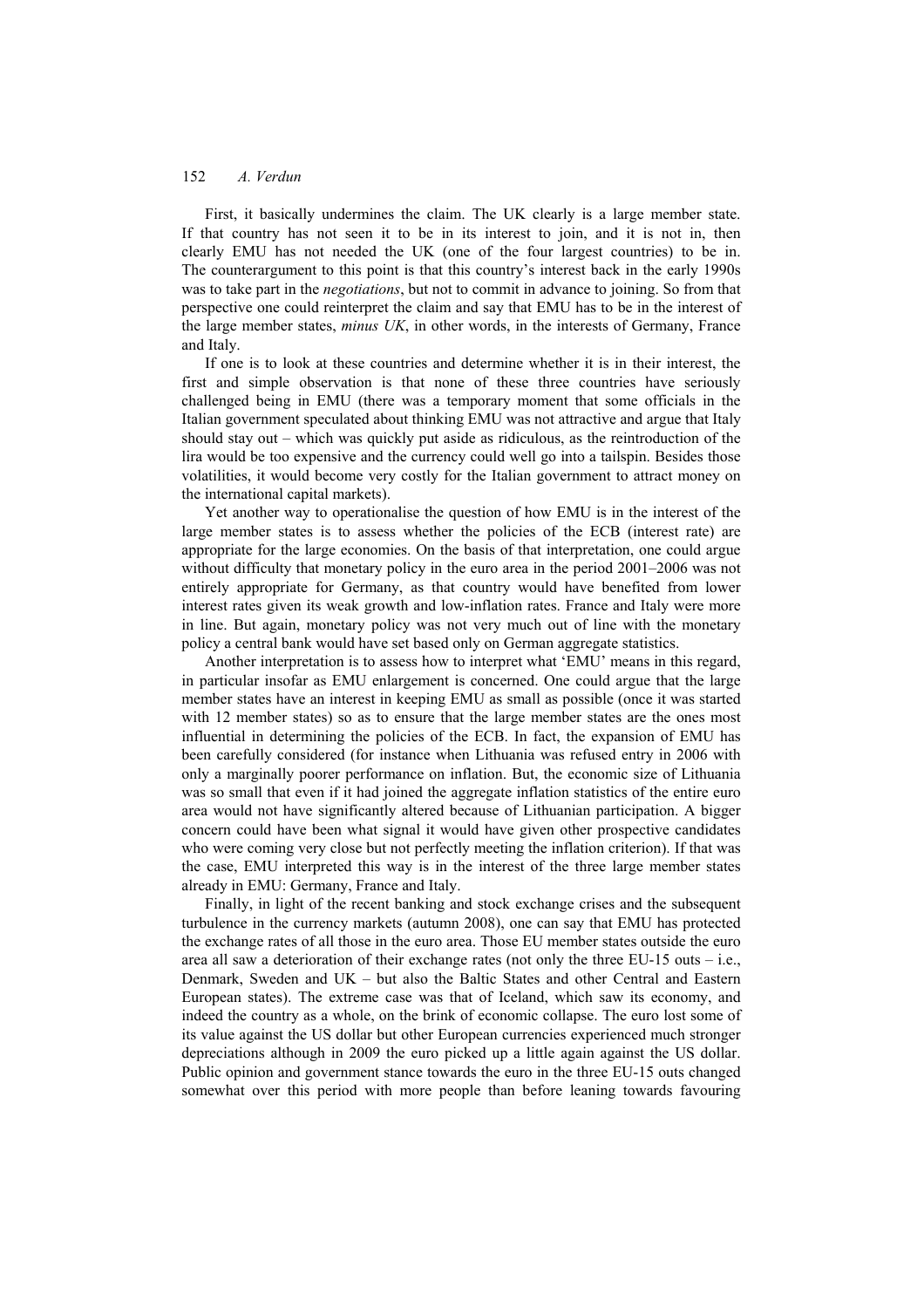eventual euro adoption. The conclusion drawn from this experience with exchange rate turmoil in autumn 2008 is that the euro area offers a buffer in times of financial difficulty. As such, it is in the interest of large (but also smaller member states) to have the euro as a protection against financial turmoil.

In summary, depending on how to interpret this claim, one can argue that EMU has been in the interest of the three large member states already in EMU. It also needs to be observed that the UK has not been in EMU and thus one needs to conclude that it had not been in the interest of the UK to join (although one could counter this argument by stating that it could very well be that having EMU but not joining it, was very much in the interest of the UK) (Baldwin, 2005, 2006).<sup>2</sup>

At this point, we have not seen any large country (or any small country in EMU) that argues that EMU was not in their interest. So, we cannot examine the validity of this first claim. Let us now turn to the second claim.

# *Claim 2: EMU needs an Economic Government (or Political Union) or it will become unstable.*

To assess this claim, we first need to operationalise what 'unstable' means. To some extent, the developments in the first few years of EMU may be seen as unstable insofar as the Stability and Growth Pact (SGP) is concerned. The issue here is that the French and the Germans managed to interrupt the rules of the Excessive Deficit Procedure of the SGP and buy themselves time. The problem with this analysis is that EMU did not show terrible signs of stress (the euro almost did not respond to the SGP crisis, financial markets were stable and so on). Furthermore, one cannot say that the SGP regime was fully undermined by what happened at that Council meeting on 25 November 2003. The reforms of the SGP completed in 2005 merely enabled countries some more flexibility, but they did not show a clear sign that EMU was crumbling. If anything, by 2007 it seemed that most countries had accepted the broader SGP regime and were incorporating in their daily business the medium-term objectives and the reference values for excessive deficits.

Another observation is that there have actually been a few smaller moves towards closer economic government or political union, albeit baby steps. The eurogroup – the group of finance ministers from the euro area countries – meets before the ECOFIN Council meeting and seeks to coordinate fiscal policy. As such, the informal network has been strengthened and has managed to compensate a little for the lack of political union or economic government (see also Puetter, 2006).

So, the assessment that EMU would become unstable without further institutional change in the area of political union or more centralisation of economic government did not seem to be a necessary condition based on the experience of the first ten years of EMU.

### *Claim 3: EMU is illegitimate – requires more democracy, accountability and transparency.*

This claim has been mostly silenced over the past decade. Those who have tried to restart this debate in recent years have found it difficult to add anything to the very academic debate of the late 1990s. The reason being that some authors have successfully explained that the ECB has been given a democratic mandate (i.e., provided to the ECB by democratically elected bodies, national parliaments and national ministers), the statutes were incorporated in the Treaty that, in turn, was signed by heads of states and ratified by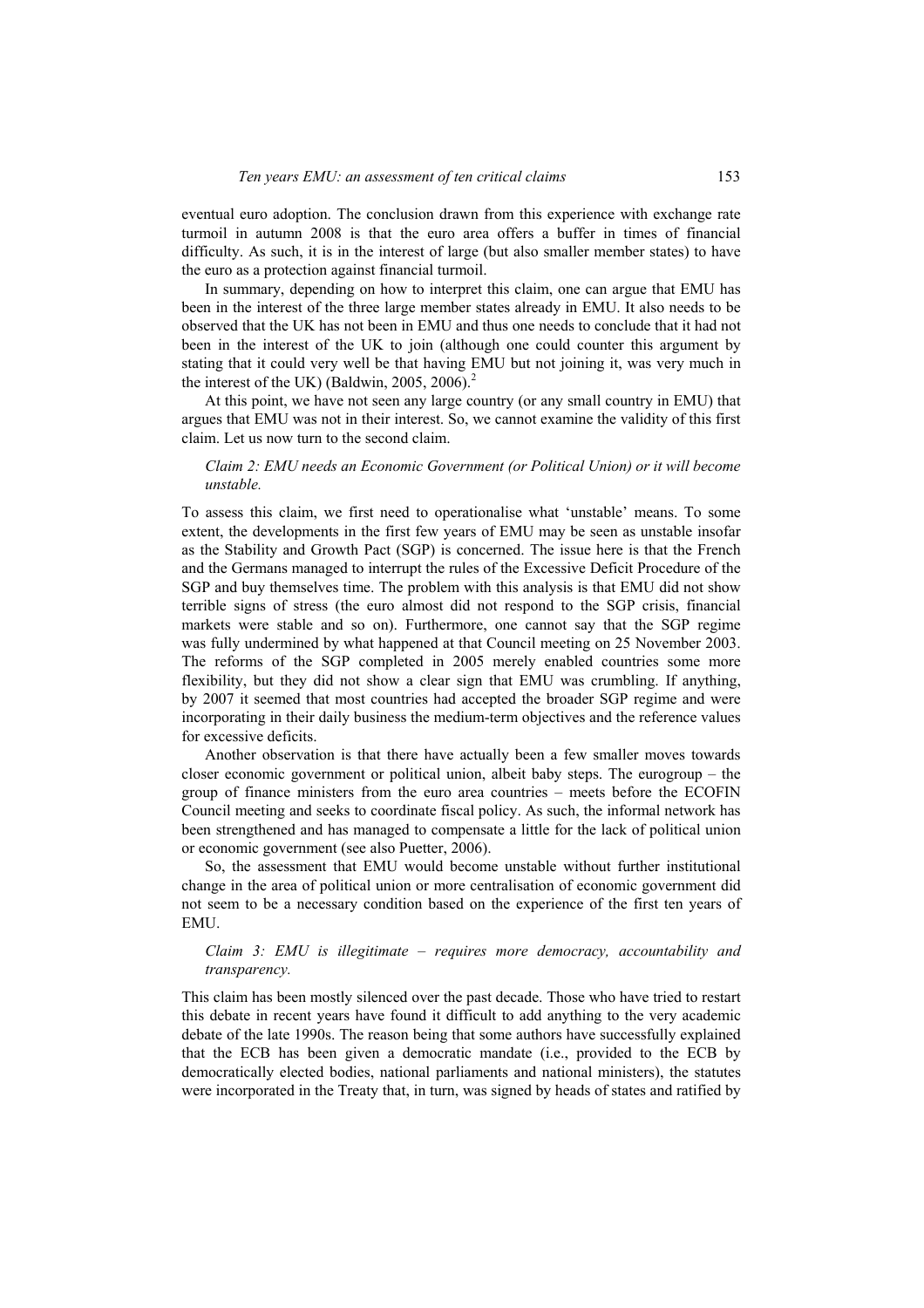parliaments. Furthermore, there have been numerous occasions in which the statutes could have been changed, as the EU was going through constitutional change with the Amsterdam and Nice treaties, with Treaty Establishing a Constitution for Europe and the Lisbon Treaty. On no occasion was there a strong enough desire to change the statutes of the ECB. Even if the French sometimes talk about the need for a *gouvernement économique*, other member states do not want that French concept to mean that the ECB's mandate should change. As Majone (1998) and others have shown, the ECB has been granted a mandate very much like a constitutional court would be or an independent regulatory agency. If one is unhappy with that mandate, one should change the mandate. So far, the majority feels that it is important that the ECB has the independence to secure its monetary policy. Having said that, the French government has often run on a platform of bashing the ECB and its mandate. One could argue that the Constitutional Treaty suffered in the French referendum from some advocates making the case that the ECB should be less independent. Even so, one could hardly claim that *EMU* has become unstable because of this referendum result in France in spring 2005. In sum, EMU has not become unstable because of any feeling about a lack of transparency, accountability or credibility of EMU.

### *Claim 4: EMU needs a common identity to be stable.*

The claim for the need for a common identity is a little tricky to assess. First, EMU did not become unstable over the first ten years, so perhaps one could argue that whatever be the role of the common identity, it was not required for EMU to be successful. Eurobarometer studies do not show a major change in identity formation in the EU over the past ten years (Verdun 2010). However, these same studies do show support for the thesis by Kaelberer (2004) namely that the euro is part of the creation of a common identity. It is probably safe to say that there is insufficient evidence to demonstrate (or for that matter, to demonstrate the opposite) a clear link between EMU stability and common identity. What is remarkable, however, is that the three EU-15 'outs' (Denmark, Sweden and UK) are still outs at the time of writing. The observation there is perhaps that the identity argument might make a difference as to why these countries may not be in. But, it is fair to say that EMU stability did not require those three countries to be a member.

#### *Claim 5: EMU will lead to welfare state retrenchment.*

An interesting study by Bolukbasi (2007 and see also Bolukbasi, 2009) suggests that although most of the literature supported the claim that EMU will lead to welfare retrenchment (and that this literature mostly felt this was a 'bad' development), the actual empirical studies of the amount of money spent on welfare state expenses throughout Europe in the period since EMU started has gone up rather than down. In other words, it is difficult to find support for the claim made here. Of course, it could very well be that the counterfactual (how much would governments have spent on welfare state expenditure *without EMU*) could have very well have been more. But, the fact is that despite EMU welfare state expenditure did not go down. Also, the quality of expenditure and of the welfare state does not appear to have been reduced by all that much (if at all). There have been some changes in the allocation of funds in welfare states but some of those reallocations had to do with cost control in an environment that requires higher expenditure owing to the ageing population and so on.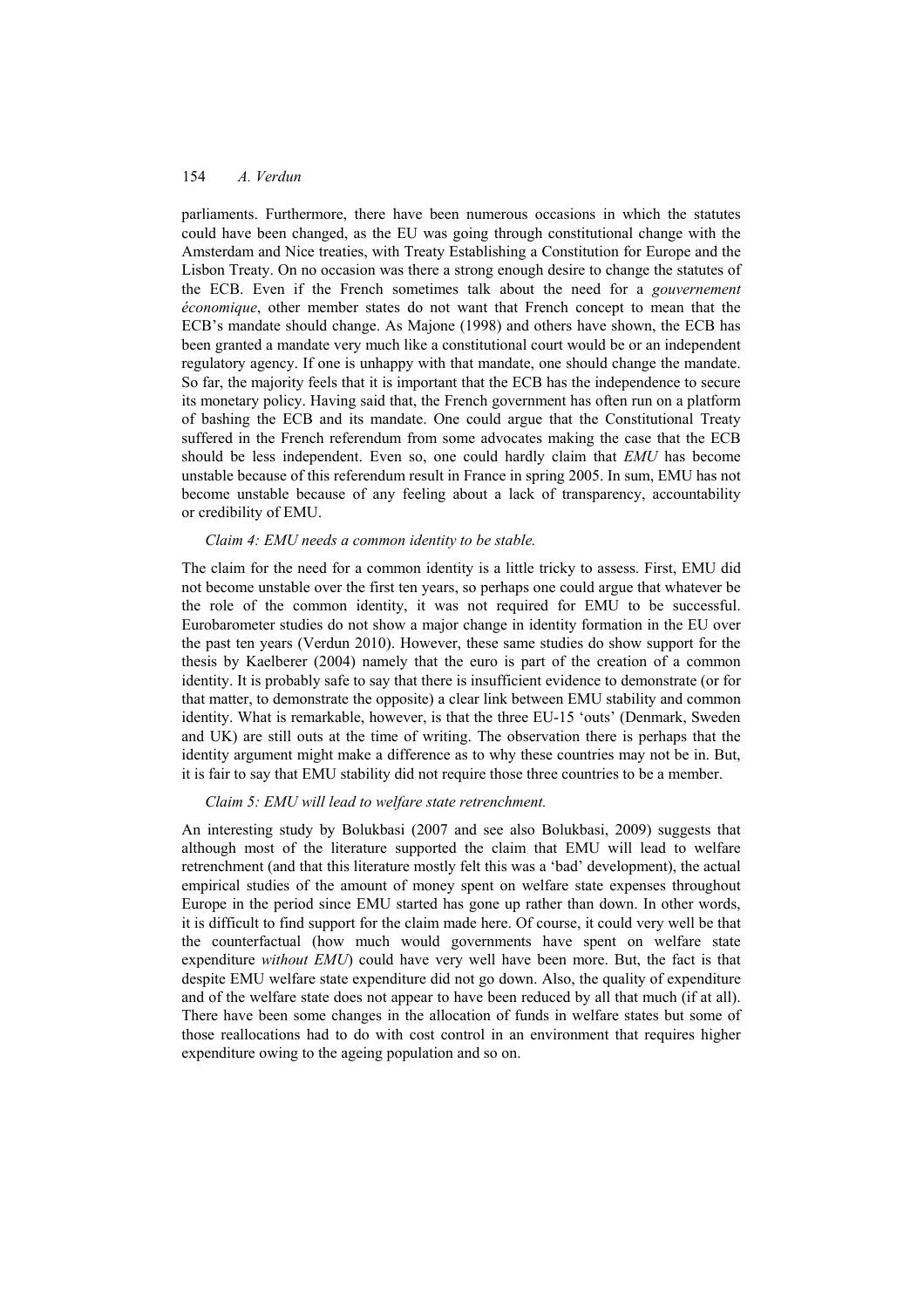In other words, we cannot find support for the claim that EMU caused welfare state retrenchment in the sense that it undermined states' capacity to have a welfare state of their liking.

### *Claim 6: EMU will lead to war.*

This claim was of course purposefully exaggerated. But, Feldstein intended to make the point that the creation of EMU could lead to more animosity than the non-EMU situation and also that EMU could easily break up. The first ten years of EMU clearly did not lead to a major point of tension that in any way looked as if EMU was breaking up. The major point of tension was the SGP debacle in 2003 and its reform in 2005, but it was never a serious enough case that could threaten the existence of EMU.

### *Claim 7: Participating countries need to be in an optimum currency area for EMU to work.*

This claim was discussed in great detail prior to EMU coming into existence. In fact, on the basis of this debate, it became clear that it would be the best if EMU started with a group of countries that represented the larger DM-zone, i.e., Germany, Benelux countries, Austria, Denmark and so on. However, in the course of the late 1990s, it became a political reality that countries not traditionally conceived of as belonging to this smaller core group would be equally keen to join (such as Italy, Spain, Portugal and Greece) and could for political reasons not easily be excluded. When this scenario became clear, the Germans initiated the plan for a Stability Pact, which eventually became the SGP, agreed to in 1997. The very aim of that Pact was to ensure compliance to fiscal prudence once EMU had started (Heipertz and Verdun, 2010).

The EMU of 11, which started in 1999, was not an OCA. Throughout those early years of EMU, more scholars reflected on the need for countries to be part of an OCA for EMU to be stable. The current research suggests that to some extent EMU membership is part and parcel of the development of an OCA (i.e., endogenous, see De Grauwe, 2006). Of course, not all federations are OCAs, but they do have the extra ability to adjust to shocks through fiscal federalism, as was noted earlier when discussing the rationale for a *gouvernement économique*, which EMU cannot take advantage of in the same way as a federal state. The situation could have been more challenging had the UK joined EMU. This country has for many years had a business cycle not in sync with that of the average of the EMU countries (Artis, 2006; Howarth, 2006), even though in recent years the business cycle of that country has become more synchronised with that of the euro area. Some recent research suggests that being part of EMU may not further synchronise the business cycles of those countries in EMU (Gouveia and Correia, 2008). Be that as it may, so far, one cannot observe a problem with EMU countries not forming an OCA.

### *Claim 8: The ECB will be weak.*

Let us operationalise, along the lines done in the discussion in the previous section, what it means that the ECB would be weak. Let us break the claim down into three smaller subclaims: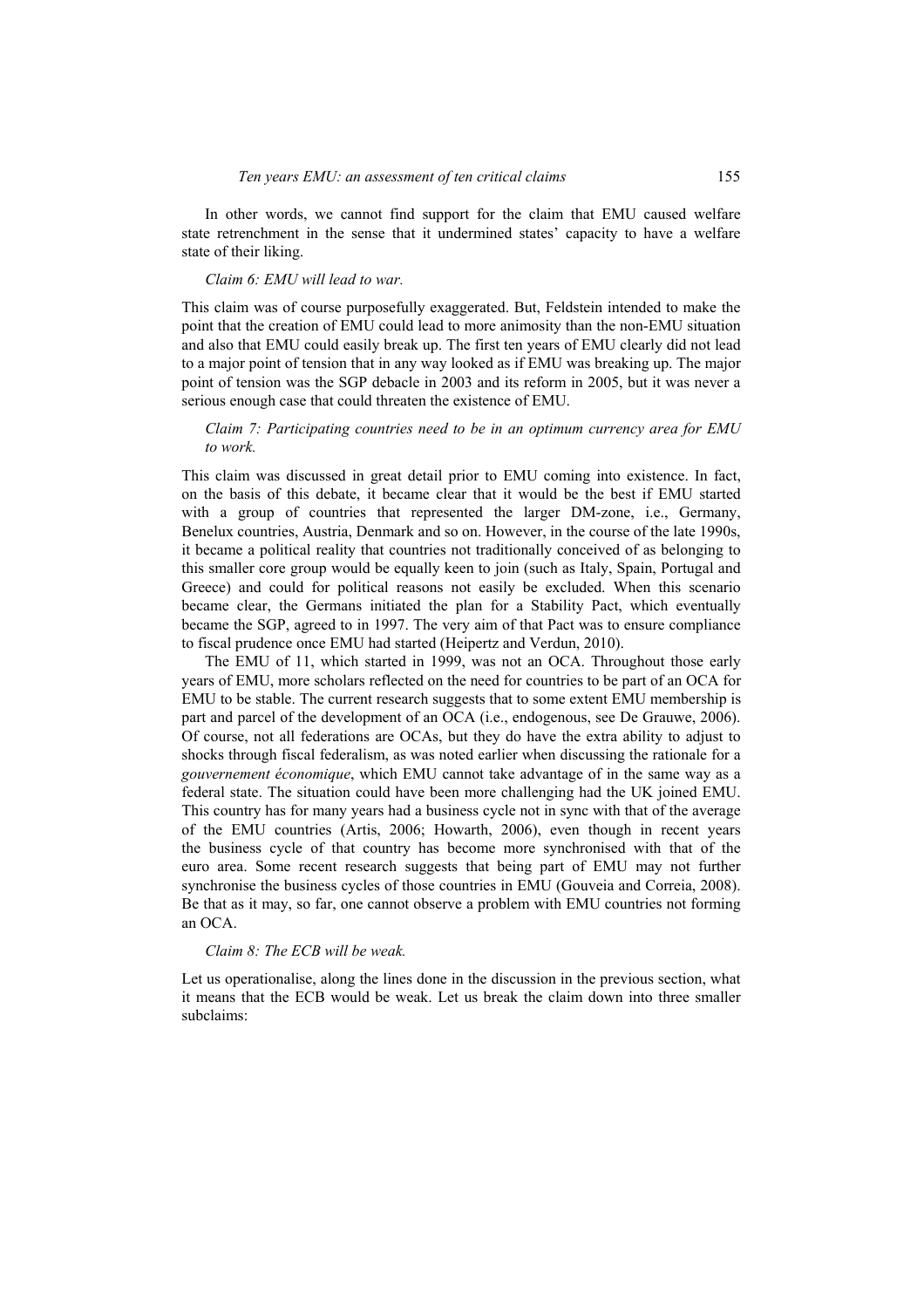- 1 it will take a long time to build up credibility
- 2 the ECB no-bail-out clause is not credible
- 3 the ECB mandate was too narrowly focused on price stability inflation so as to jeopardise.

All three subclaims together would paint a picture of an incapable central bank, obsessed by price stability.

The first ten years of EMU have seen that ECB was trying to be very predictable about its policies. Many observers have taken the line that the ECB is 'boring', 'slow', unnecessarily lacking 'creativity' and so on. The point the ECB governing board has tried to make, however, is that it needs to be predictable and that way build up credibility. The financial markets could easily be confused by what the new central bank would 'stand for' if it did not have a clear, predictable, even boring behaviour. The ECB chose to be boring as a strategy to build up credibility.

Regarding subclause 2, the question of whether the no-bail-out clause is credible or not was not put to the test in the first ten years of post-EMU. But, if ever it is to be challenged in the short to medium run, it will more likely be the immediate future as the result of the financial market crisis unfolds (see below).

Finally, with regard to the third subclause, the ECB mandate was too narrowly focused on price stability. Many critics have made this point. It is a little misleading because the mandate of the Eurosystem is that it should 'without prejudice' to the objective of price stability support the general objectives of the European Union as stipulated in article 2 of the Consolidated Treaties. These objectives include economic growth, employment and a fair spread of economic development across regions and sectors. In other words, to make too much of the price stability mandate is to miss the fact that the ECB could very well seek to target other goals provided it is not causing a projected increase inprice stability. Let us turn to an assessment of the euro area performance when discussing claim 9.

### *Claim 9: The SGP will stifle growth.*

Not only the ECB has been criticised for possibly not being proactive enough on growth but also the SGP regime has been criticised even more for failing to allow member states to follow countercyclical policies in economic bad times. The claim is that the macroeconomic rules set up to ensure fiscal policy coordination would stifle growth. Let us see what we can learn about it.

If one was to examine whether the economies of the euro area have fared well in the first ten years of EMU, one would need to devise a set of criteria to offer a judgement. One such criterion could be to compare the economic growth per capita of the euro area countries with those of the three EU-15 outs (Denmark, Sweden and the UK). Such a comparison puts the three outs ahead of the euro area (at least an analysis that excludes the years 2008 and projections for 2009). Another comparison would be the euro area countries compared with the new member states that joined in 2004 and 2007. Again, we see the average growth of these new entrants at higher levels than the euro area countries. Finally, we could compare the euro area economy performance with the other leading industrialised economies (USA, Canada, Japan, etc.). Again, we do find the average of these other economies outperforming the euro area (see Table 1).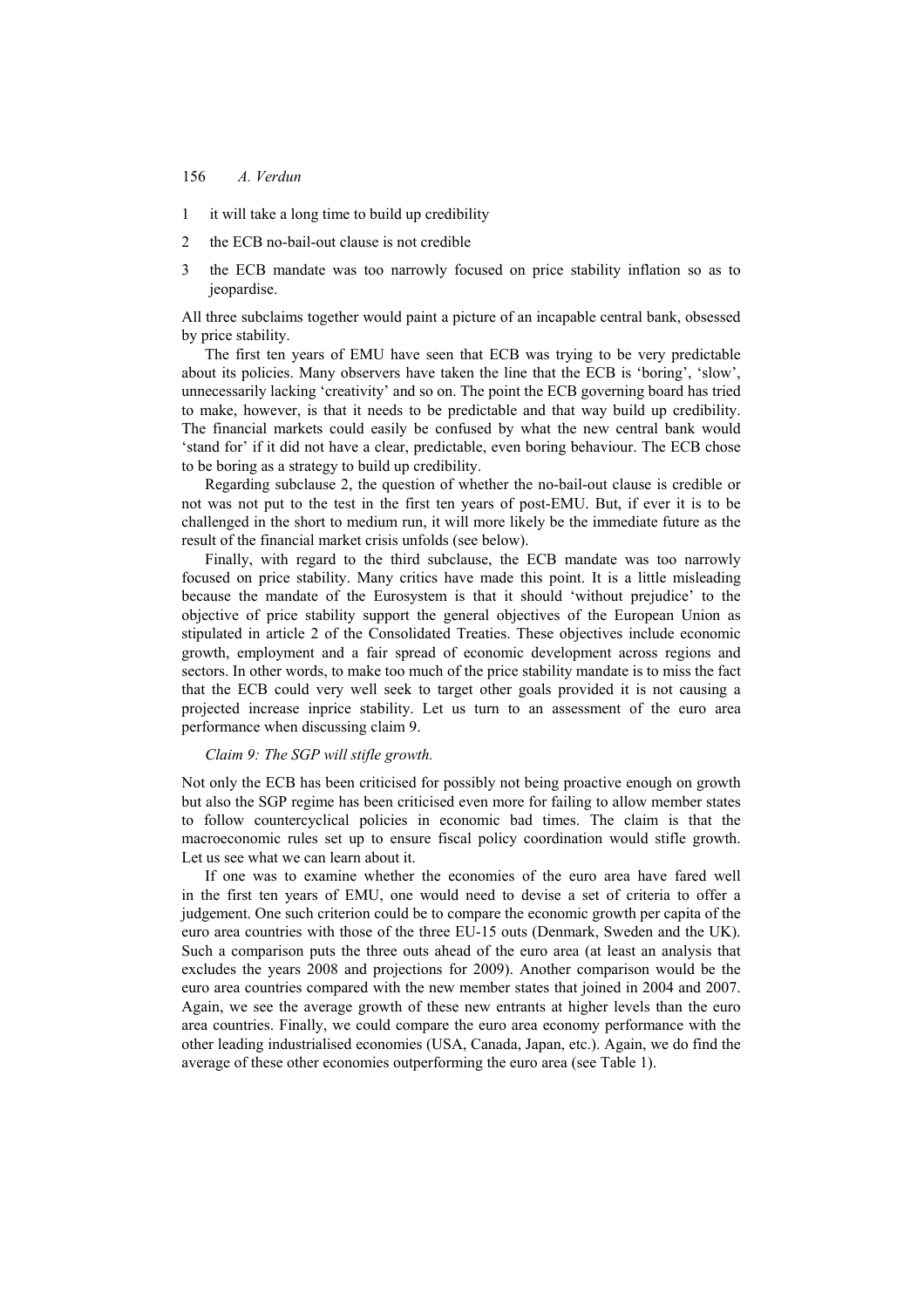|                 | 2004       | 2005           | 2006         | 2007                    | 2008             | 2009         |
|-----------------|------------|----------------|--------------|-------------------------|------------------|--------------|
| Belgium         | 2.5        | 1.3            | 2.3          | $\overline{c}$          | 0.7              | $-0.6$       |
| Germany         | 1.2        | 0.8            | 3.1          | 2.6                     | 1.9              | 0.1          |
| Ireland         | 2.9        | 4.1            | 3.1          | 3.5                     | $-3.4$           | $-1.8$       |
| Greece          | 4.6        | 2.5            | 4.1          | 3.8                     | 2.8              | 2.2          |
| Spain           | 1.6        | 1.9            | 2.3          | 1.8                     | $\boldsymbol{0}$ | $-1.4$       |
| France          | 1.8        | 1.3            | 1.6          | 1.6                     | 0.4              | $-0.5$       |
| Italy           | 0.5        | $-0.2$         | 1.3          | 0.8                     | $-0.2$           | $-0.2$       |
| Cyprus          | 1.8        | 1.5            | 2.1          | 2.7                     | $\overline{c}$   | 1.3          |
| Luxembourg      | 3.1        | 3.6            | 4.8          | 3.6                     | 1.6              | 0.3          |
| Malta           | 0.4        | 2.9            | 2.3          | $\overline{\mathbf{3}}$ | 1.9              | 1.5          |
| The Netherlands | 1.9        | 1.8            | 3.2          | 3.2                     | 2.1              | 0.2          |
| Austria         | 1.8        | 2.1            | 2.8          | 2.6                     | 1.6              | 0.3          |
| Portugal        | 0.9        | 0.5            | $\mathbf{1}$ | 1.7                     | 0.3              | $-0.1$       |
| Slovenia        | 4.2        | 4.2            | 5.5          | 6.2                     | 3.7              | 2.7          |
| Finland         | 3.4        | 2.6            | 4.6          | 4.1                     | $\overline{2}$   | $\mathbf{1}$ |
| Euro area       | 1.5        | 1.1            | 2.3          | 2.1                     | 0.9              | $-0.2$       |
| Bulgaria        | 7.2        | 6.8            | 6.6          | 6.2                     | $\boldsymbol{7}$ | 5            |
| Czech Republic  | 4.4        | 6              | 6.4          | 5.4                     | 4.2              | 3.4          |
| Denmark         | 2.1        | 2.2            | 3.6          | 1.2                     | 0.4              | $-0.1$       |
| Estonia         | 7.5        | 9.8            | 10.6         | 6.5                     | $-1.2$           | $-1.1$       |
| Latvia          | 9.3        | 11.2           | 12.9         | 10.9                    | $-0.3$           | $-2.2$       |
| Lithuania       | 7.9        | 8.5            | 8.5          | 9.5                     | 4.2              | 0.2          |
| Hungary         | 5.1        | 4.2            | 4.3          | 1.2                     | 1.9              | 0.8          |
| Poland          | 5.4        | 3.7            | 6.3          | 6.7                     | 5.4              | 3.8          |
| Romania         | 8.7        | 4.4            | 8.4          | 6.3                     | $8.8\,$          | 5            |
| Slovakia        | 5.1        | 6.5            | 8.4          | 10.3                    | 6.9              | 4.8          |
| Sweden          | 3.7        | 2.9            | 3.5          | $\overline{c}$          | 0.2              | $-0.7$       |
| UK              | 2.3        | 1.4            | 2.2          | 2.7                     | 0.5              | $-1.4$       |
| <b>EU 27</b>    | $\sqrt{2}$ | 1.5            | 2.7          | 2.4                     | 1.1              | $-0.1$       |
| <b>USA</b>      | 2.7        | $\overline{c}$ | 1.8          | $\,1\,$                 | 0.6              | $-1.4$       |
| Japan           | 2.7        | 1.9            | 2.4          | 2.1                     | 0.4              | $-0.3$       |

**Table 1** GDP per capita (percentage change on preceding year, 2004–2009)

*Source*: European Commission (2008) Autumn forecast, Table 4, p.143

Even though this assessment does not put the euro area in a very positive light can one really make a judgement already about euro area performance? The largest euro area economies witnessed the need for structural reform in the early years of the new millennium independent of EMU (take the case of Germany). Furthermore, many countries still needed to go through an adjustment to EMU, in particular those countries that still had to become used to not having the devaluation instrument to remain competitive (Italy is a case in point). By 2007, the euro area economies seemed to have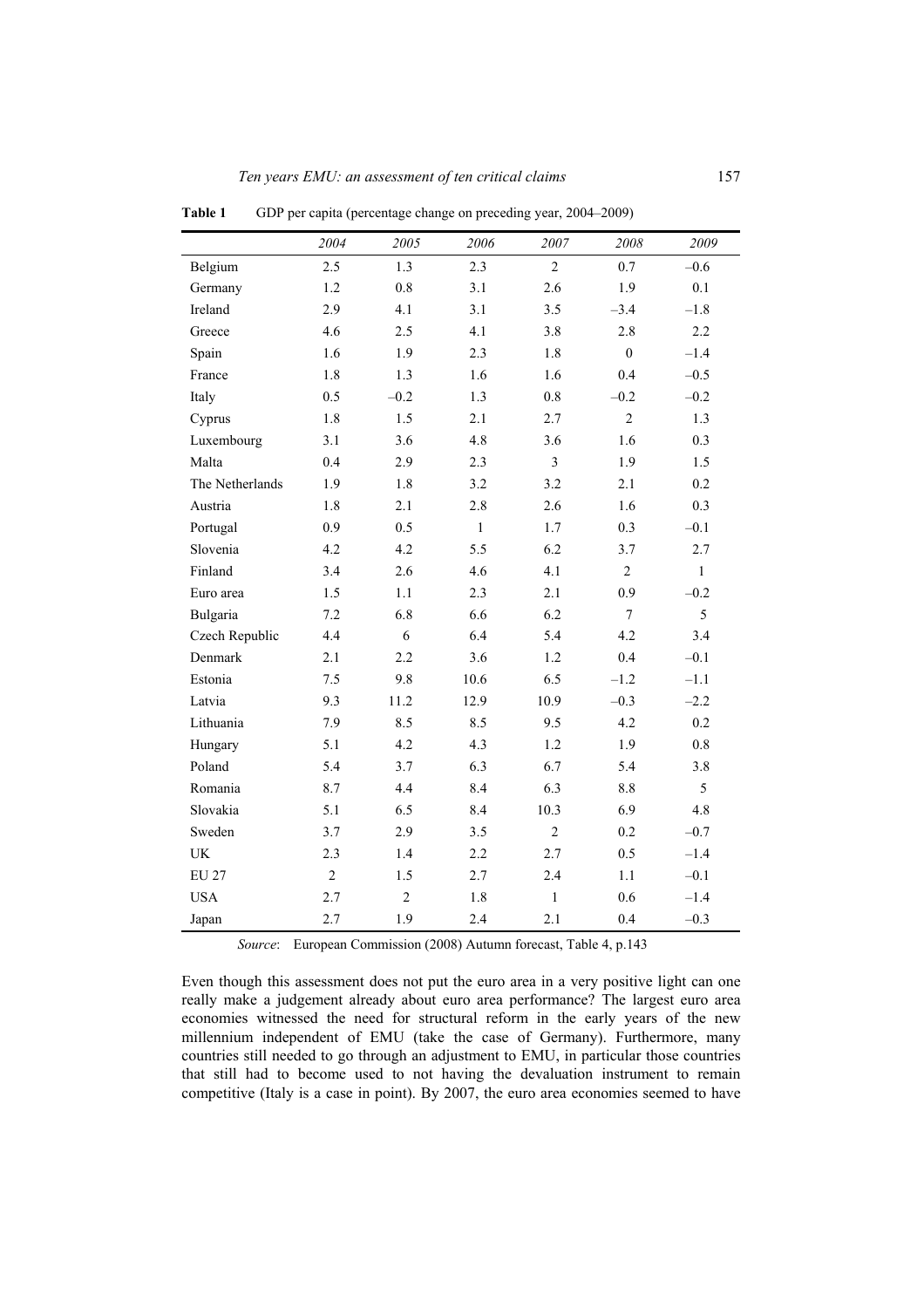caught up with the performance of other leading economies. Nevertheless, the year 2007 was characterised by high growth and thus the SGP was not affecting fiscal policies. The assessment is not completely fair if one is to look at the negative effects of SGP as 'growth stifling'. Clearly, given the lack of an economic government, one needs some kind of coordination device. If member states are fiscally prudent, the chance of having to turn to procyclical policies in a downturn is low. However, one looks at the facts that there is still not enough data to make a proper judgement on growth performance in the euro area. One needs to do the exercise again in ten years to make more sense of the comparisons.

#### *Claim 10: The euro will be too weak/strong.*

The value of the euro was not really a topic discussed at great length at the beginning of the 1990s. When speculations came out about the possible external value of the euro, once created, they first predicted that the euro would be steady (given that it was effectively supposed to replace the DM and was backed by a central bank that was modelled after the Bundesbank). When the euro first devalued vis-à-vis other major currencies, there was much criticism about that result not having been anticipated. It was seen as a blow to the euro. However, since its rise and further strengthening in 2007 and the first half of 2008 and even its relative stability during the turmoil of the second half of 2008, it is clear that the euro has secured a niche for itself not only in economic transactions in the euro area and surrounding but also in international markets.

One side effect that was not anticipated was that the introduction of the euro would have such a major effect on the development of a European bond market (Pagano and Von Thadden, 2004). EMU also had effects outside the euro area. The effects, even after only its first year, included a wider use of the euro than originally anticipated (Danthine et al., 2001). By 2008, the euro has been used as a reserve currency and international trading currency in an ever-larger part of international trade and transactions. There are more banknotes and coins circulating in euros than in US dollars, which has been the case for a few years now (*Financial Times*, 2006; *Business Week*, 2008). Overall, the concerns about the euro as a weak performing currency or even one that is overly overrated did not materialise. Moreover, those who worry about the external value of the euro are often reminded that the euro area as a whole (just like the USA) is a relatively closed economy. The importance of over- or undervaluation of a currency of a small open economy is typically worse than that for the euro area as a whole vis-à-vis the rest of the world.

### **5 Conclusions**

This paper set out to assess ten critical claims heard about economic and monetary integration in the run up to the start of EMU in 1999. We have seen that the risks envisaged by critics did not materialise over the past ten years. As a way to draw the paper to a close, this section offers some speculative reflections on whether any of the ten claims might play out in the context of the recent financial crisis and what may lie ahead.

The world was shaken up dramatically in the fall 2008 by a credit, banking and stock exchange crisis, which became the apex of the financial crisis that had started in August 2007. The crisis was triggered at first by the fall-out of the subprime crisis in the USA and eventually by September and October 2008 it affected the entire financial sector. Following the bankruptcy of Lehman Brothers in mid-September, the financial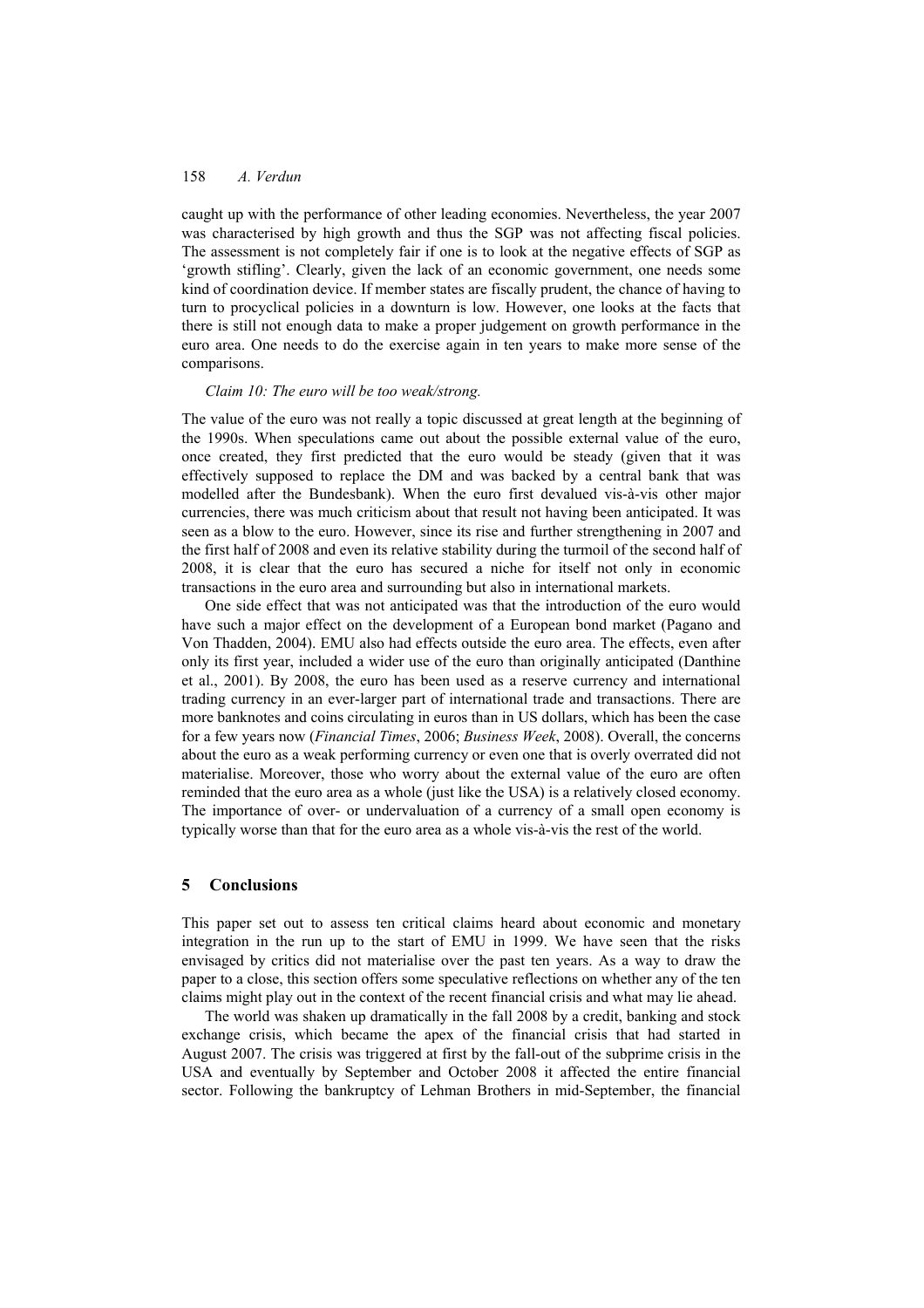crisis worsened and led to a sudden immense downfall in the value of stocks of unprecedented magnitude (worldwide approximately 30% in two months). Many banks were at risk of becoming bankrupt. Banks were bailed out by their national governments and central banks or outright nationalised. At various points, interbank lending dried up. The governments of countries of the euro area first responded with independent action but eventually realised the importance of joint action. These events showed the importance of coordination of the fiscal authorities given the lack of a centralised economic authority at the European level.

The ECB responded quite forcefully at different stages. Already back in August 2007, the ECB acted by providing ample liquidity in the market by offering low rate overnight interbank loans when credit was drying up. On 8 October and 6 November 2008, the ECB was part of a coordinated effort with the central banks of other major countries to reduce interest rates (*Financial Times*, 2008). Overall, it appears that the ECB has responded to the crisis by being responsive to the credit needs of the economy. The ECB has also offered financial packages to countries outside the euro area that experienced problems.

To date, the stresses on the system seem to still be under control. Even though some in the media have speculated that EMU is at the risk of falling apart (*Globe and Mail*, 2008; *Financial Times*, 2009), scholars and policy makers are still convinced that the cost of break-up would be unacceptably high for any country currently in the euro area.

Another indicator of stability amidst the financial crisis is that the pressure on the euro exchange rate has not been high. In October and November 2008, the US dollar suddenly gained strength. Observers have pointed to the increase in funds transferred from all over the world to purchase US bonds (seen as the last safe haven). Note that many European banks also deposit funds overnight at the ECB  $-$  a sign that the private sector has great confidence in the stability of that institution. The relevance of the stability of the euro exchange rate is that under similar (indeed under less adverse) circumstances in the past European exchange rates responded with great volatility. In other words, the first signs of what the euro and EMU are doing for EU member states are positive. There can be no doubt that as the financial crisis turns into a recession – possibly a very deep recession, or even a depression – that the EU will be in for hard times. It will be interesting to see if institutional change will emerge in any of the areas that the critics have pointed to as being the weaknesses of EMU.

#### **References**

- Artis, M.J. (2006) 'Economic theory as a decision tool: OCA theory, the UK and the Euro', *Current Politics and Economics of Europe*, Vol. 17, No. 1, pp.53–70.
- Baldwin, R. (2005) *The Euro's Trade Effects'; ECB Workshop 'What Effects is EMU Having on the Euro Area?'*, June, Frankfurt.
- Baldwin, R.E. (2006) *In or Out: Does it Matter? An Evidence-based Analysis of the Trade Effects of the Euro*, CEPR, London, 23 June.
- Bayoumi, T. and Eichengreen, B. (1994) 'Shocking aspects of European monetary integration', in Torres, F. and Giavazzi, F. (Eds.): *Adjustment and Growth in the European Monetary Union*, Cambridge University Press, Cambridge, pp.193–229.
- Bolukbasi, H.T. (2007) 'Plus ça change …? European social model between 'economic governance' and 'social Europe' from the maastricht treaty to the European constitution', *Current Politics and Economics of Europe*, Vol. 18, No. 2, pp.149–179.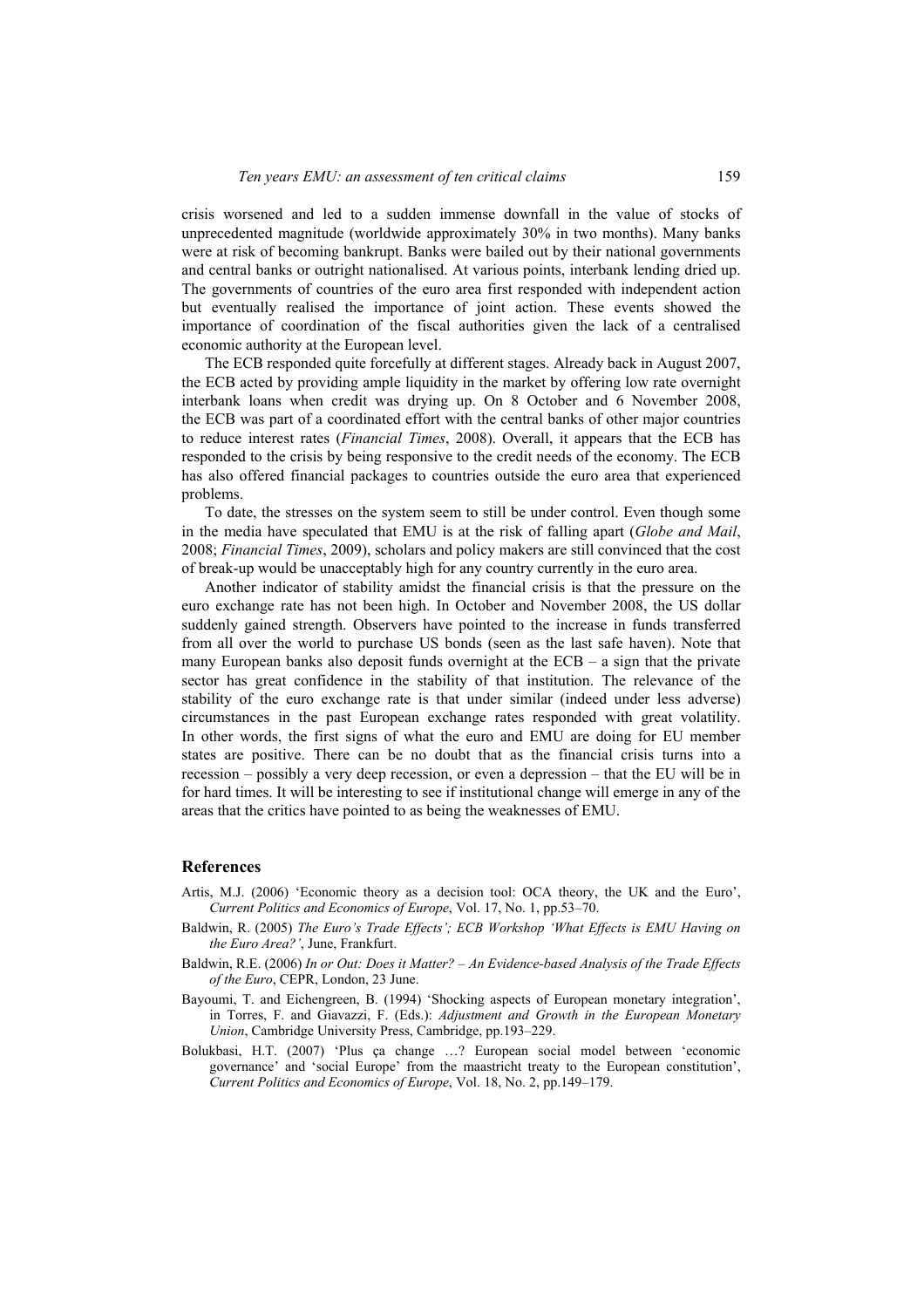- Bolukbasi, H.T. (2009) 'On consensus, constraint and choice: economic and monetary integration and Europe's welfare states', *Journal of European Public Policy*, Vol. 16, No. 4*,* pp.527–544.
- Business Week (2008) 'The rise of the euro' by Diana Farrell, 21 March, http://www. businessweek.com/globalbiz/content/mar2008/gb20080321\_766491.htm
- Commission of the European Communities (1990) 'One money, one market', *European Economy*, No. 44, Office for Official Publications of the EC, Luxembourg.
- Danthine, J-P., Giavazzi, F. and Von Thadden, E-L. (2001) 'World banking and finance with EMU', in Wyplosz, C. (Ed.): *The Impact of EMU on Europe and the Developing Countries*, Oxford University Press, Oxford, pp.225–268.
- De Grauwe, P. (2006) 'What have we learnt about monetary integration since the Maastricht Treaty?', *Journal of Common Market Studies*, Vol. 44, No. 4, pp.711–730.
- De Haan, J., Ambtenbrink, F. and Waller, S. (2004) 'The transparency and credibility of the European central bank', *Journal of Common Market Studies*, Vol. 42, No. 4, pp.775–794.
- Delors Report (1989) *Report on Economic and Monetary Union in the European Community*  (Committee for the Study of Economic and Monetary Union): Office for Official Publications of the European Communities, Luxemburg.
- Dyson, K. and Featherstone, K. (1999) *The Road to Maastricht: Negotiating Economic and Monetary Union*, Oxford University Press, Oxford.
- Eichengreen, B. (1993) 'Is Europe an Optimum Currency Area', in Borner, S. and Grubel, H. (Eds.): *The European Community after 1992. Perspectives from the Outside*, Macmillan, London, pp.138–161.
- European Commission (2008) 'Economic forecast', *European Economy*, No. 6, Autumn, Office for Official Publications of the European Communities, Luxembourg.
- Feldstein, M. (1992) 'Europe's monetary union: the case against EMU', *The Economist*, 13 June, pp.19–22.
- Feldstein, M. (1997) 'The political economy of the European Economic and Monetary Union: political sources of an economic liability', *Journal of Economic Perspectives*, Vol. 11, No. 4, Fall, pp.23–42.
- *Financial Times* (2006) *Euro Notes Cash in to Overtake Dollar*, (by Ralph Atkins) 27 December, http://www.ft.com
- *Financial Times* (2008) *ECB Acts and Hints at more to Come Soon*, 9 November, p.2.
- *Financial Times* (2009) *EMU on the Rocks and All Exits Closed*, (by Edward Chancellor), 1 February, online edition.
- *Globe and Mail* (2008) 'European (dis)union', by Milner, B. and Sachs, S. print edition, COVER STORY, pp.B1 and B4–5, 8 November.
- Gormley, L. and De Haan, J. (1996) 'The democratic deficit of the European Central Bank', *European Law Review*, April, pp.95–112.
- Gouveia, S. and Correia, L. (2008) 'Business cycle synchronisation in the Euro area: the case of small countries', *International Economics and Economic Policy*, Vol. 5, Nos. 1–2, pp.103–121.
- Heipertz, M. and Verdun A. (2006) 'The dog that would bark but never bite? Origins, crisis and reform of Europe's Stability and Growth Pact', in Torres, F., Verdun, A. and Zimmermann, H. (Eds.): *EMU Rules: The Political and Economic Consequences of European Monetary Integration*, Nomos, International Political Economy series, Baden-Baden, pp.115–135.
- Heipertz, M. and Verdun, A. (2004) 'The dog that would never bite? What we can learn from the origins of the Stability and Growth Pact', *Journal of European Public Policy*, Vol. 11, No. 5, pp.765–780.
- Heipertz, M. and Verdun, A. (2005) 'The stability and growth pact theorizing a case in European integration', *Journal of Common Market Studies*, Vol. 43, No. 5, pp.985–1008.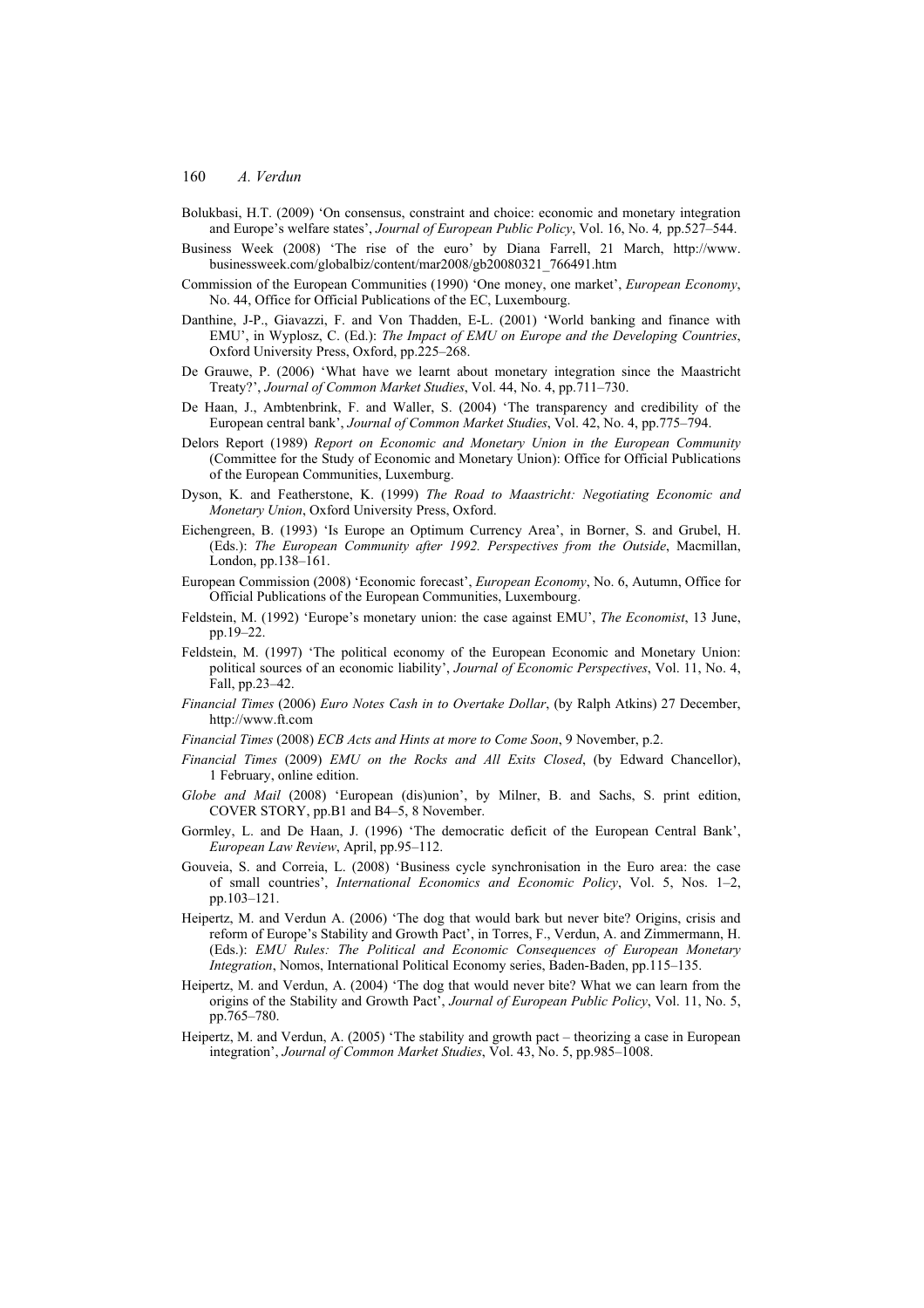- Heipertz, M. and Verdun, A. (2010) *Ruling Europe: The Politics of the Stability and Growth Pact*, Cambridge University Press, Cambridge.
- Hodson, D. (2009) 'EMU and political union: What, if anything, have we learned from the euro's first decade?', *Journal of European Public Policy*, Special issue on 'Ten Years EMU', Vol. 16, No. 4, pp.508–526.
- Hodson, D. and Maher, I. (2002) 'EMU: balancing credibility and legitimacy in an asymmetric policy mix', *Journal of European Public Policy*, Vol. 9, No. 3, pp.391–407.
- Howarth, D. (2007) 'Making and breaking the rules: French policy on EU 'gouvernement économique'', *Journal of European Public Policy*, Vol. 14, No. 7, pp.1061–1078.
- Howarth, D.J. (2006) 'The domestic politics of British policy on the euro', *Current Politics and Economics of Europe*, Vol. 17, No. 2, pp.193–218.
- Kaelberer, M. (2004) 'The euro and European identity: symbols, power and the politics of European monetary union', *Review of International Studies*, Vol. 30, pp.161–178.
- Kenen, P.B. (1969) 'The theory of optimum currency areas: an eclectic view', in Mundell, R. and Swoboda, A. (Eds.): *Monetary Problems of the International Economy*, University of Chicago Press, Chicago.
- Kruse, D.C. (1980) *Monetary Integration in Western Europe: EMU, EMS and Beyond*, Butterworth, London and Boston.
- Leander, A. and Guzzini, S. (1997) 'European Economic and Monetary Union and the crisis of social contracts', in Minkkinen, P. and Patomäki, H. (Eds.): *The Politics of Economic and Monetary Union*, The Finnish Institute of International Affairs, Helsinki.
- Lohmann, S. (1993) 'Electoral cycles and international policy-cooperation', *European Economic Review,* Vol. 37, pp.1373–1391.
- MacDougall Report (Commission of the European Communities) (1977) *Report of the Study Group on the Role of Public Finance in European Integration*, Volumes 1 and 2, Commission of the European Communities, Brussels, April.
- Majone, G. (1998) 'Europe's 'Democratic Deficit': the question of standards', *European Law Journal*, Vol. 4, No. 1, pp.5–28.
- Masson, P.R. and Taylor, M.P. (1993) 'Fiscal policies within common currency areas', *Journal of Common Market Studies*, Vol. 31, No. 1, pp.29–44.
- McKinnon, R. (1963) 'Optimum currency areas', *American Economic Review*, Vol. 53, pp.717–725.
- McNamara, K.R. (1998) *The Currency of Ideas: Monetary Politics in the European Union*, Cornell University Press, Ithaca.
- Moravcsik, A. (1998) *The Choice for Europe: Social Purpose and State Power from Messina to Maastricht*, Cornell University Press, Ithaca, NY.
- Mundell, R.A. (1961) 'A theory of optimum currency areas', *American Economic Review,* Vol. 51, November, pp.509–517.
- Padoa-Schioppa, T. (2004) *The Euro and Its Central Bank*, The MIT Press, Cambridge MA.
- Pagano, M. and Von Thadden, E-L. (2004) 'The European bond markets under EMU', *Oxford Review of Economic Policy*, p.20.
- Puetter, U. (2006) *The Eurogroup: How a Secretive Circle of Finance Ministers Shape European Economic Governance*, Manchester University Press, Manchester.
- Rhodes, M. (1997) 'The welfare state: internal challenges, external constraints', in Rhodes, M., Heywood, P. and Wright, V. (Eds.): *Developments in West European Politics*, Macmillan, London, pp.57–74.
- Risse, T., Engelmann-Martin, D., Knope, H-J. and Roscher, K. (1999) 'To euro or not to euro: the EMU and identity politics in the European Union', *European Journal of International Relations*, Vol. 5, No. 2, pp.147–187.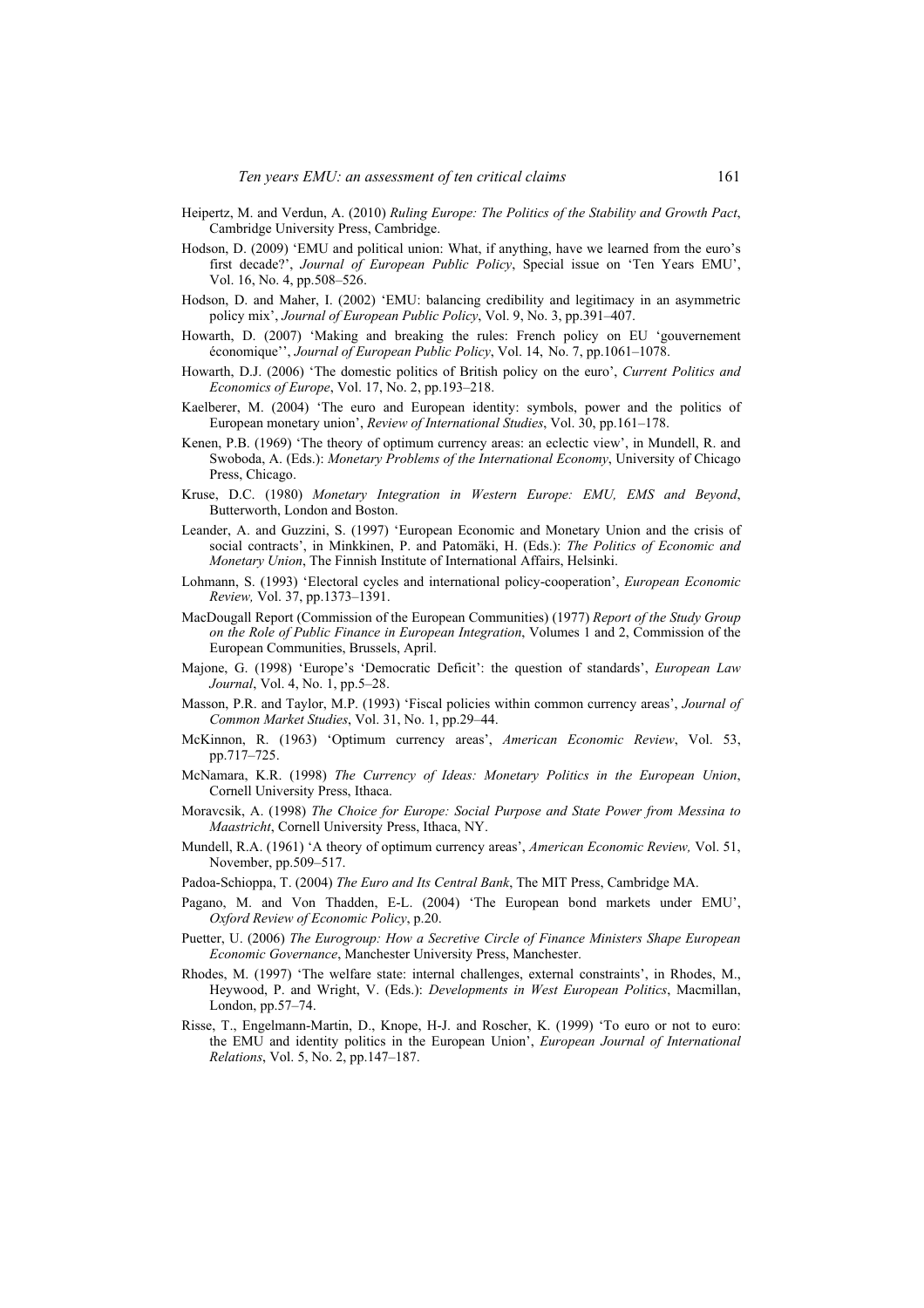- Rosenthal, G.G. (1975) *The Men Behind the Decisions: Cases in European Policy-Making*, Lexington Books, D.C Heath, Lexington, Mass., Toronto and London.
- Sachs, J.D. and Sala-i-Martín, X.D. (1992) 'Fiscal federalism and optimum currency areas: evidence for Europe from the United States', in Canzoneri, M., Grilli, V. and Masson, P.R. (Eds.): *Establishing a Central Bank: Issues in Europe and Lessons from the US*, University Press, Cambridge.
- Sadeh, T. and Verdun, A. (2009) 'Explaining Europe's monetary union: a survey of the literature', *International Studies Review*, Vol. 11, No. 2, June, pp.277–301.
- Sandholtz, W. (1993) 'Choosing union: monetary politics and maastricht'*, International Organization*, Vol. 47, pp.1–39.
- Savage, J.D. and Verdun, A. (2007) 'Reforming Europe's Stability and Growth Pact: lessons from the American experience in Macrobudgeting', *Review of International Political Economy*, Vol. 14, No. 5, pp.842–867.
- Tsoukalis, L. (1977) *The Politics and Economics of European Monetary Integration*, Allen and Unwin, London.
- Verdun, A. (1996) 'An 'asymmetrical' Economic and Monetary Union in the EU: perceptions of monetary authorities and social partners', *Journal of European Integration*, Vol. 20, No. 1, Autumn, pp.59–81.
- Verdun, A. (1998) 'The institutional design of EMU: a democratic deficit?', *Journal of Public Policy*, Vol. 18, No. 2, pp.107–132.
- Verdun, A. (1999) 'The role of the Delors Committee in the creation of EMU: an epistemic community?', *Journal of European Public Policy*, Vol. 6, No. 2, pp.308–328.
- Verdun, A. (2000) *European Responses to Globalization and Financial Market Integration, Perceptions of EMU in Britain, France and Germany*, St. Martin's Press, Basingstoke, Macmillan/New York.
- Verdun, A. (2003) 'La nécessité d'un 'gouvernement économique' dans une UEM asymétrique. Les préoccupations françaises sont-elles justifiées?', *Politique Européenne*, No. 10, Spring, pp.11–32.
- Verdun, A. and Christiansen, T. (2000) 'Policies, institutions and the euro: dilemmas of legitimacy', in Crouch, V. (Ed.): *After the Euro: Shaping Institutions for Governance in the Wake of European Monetary Union*, Oxford University Press, Oxford, pp.162–178.
- Verdun, A. and Christiansen, T. (2001) 'The Legitimacy of the Euro: An inverted process?', *Current Politics and Economics of Europe*, Vol. 10, No. 3, pp.265–288.
- Werner Report (1970) 'Report to the Council and the Commission on the realization by stages of Economic and Monetary Union in the Community', *Council and Commission of the EC, Bulletin of the EC*, Suppl. 11, 8 October.

#### **Notes**

<sup>1</sup>Finally, another criticism that came out in the new millennium following the introduction of the euro was that the introduction itself led to unreasonable price increases. This phenomenon was not feared so much before the euro was introduced but was voiced more focally in the early years in which the currency was introduced.

<sup>2</sup>In fact, according to Baldwin (2006), the three EU-15 'outs' (Denmark, Sweden and the UK) have benefited much from having the large integrated market next door, even if they were not members themselves. According to his calculations, these three countries saw their international trade (to the euro area) increase with 15%.